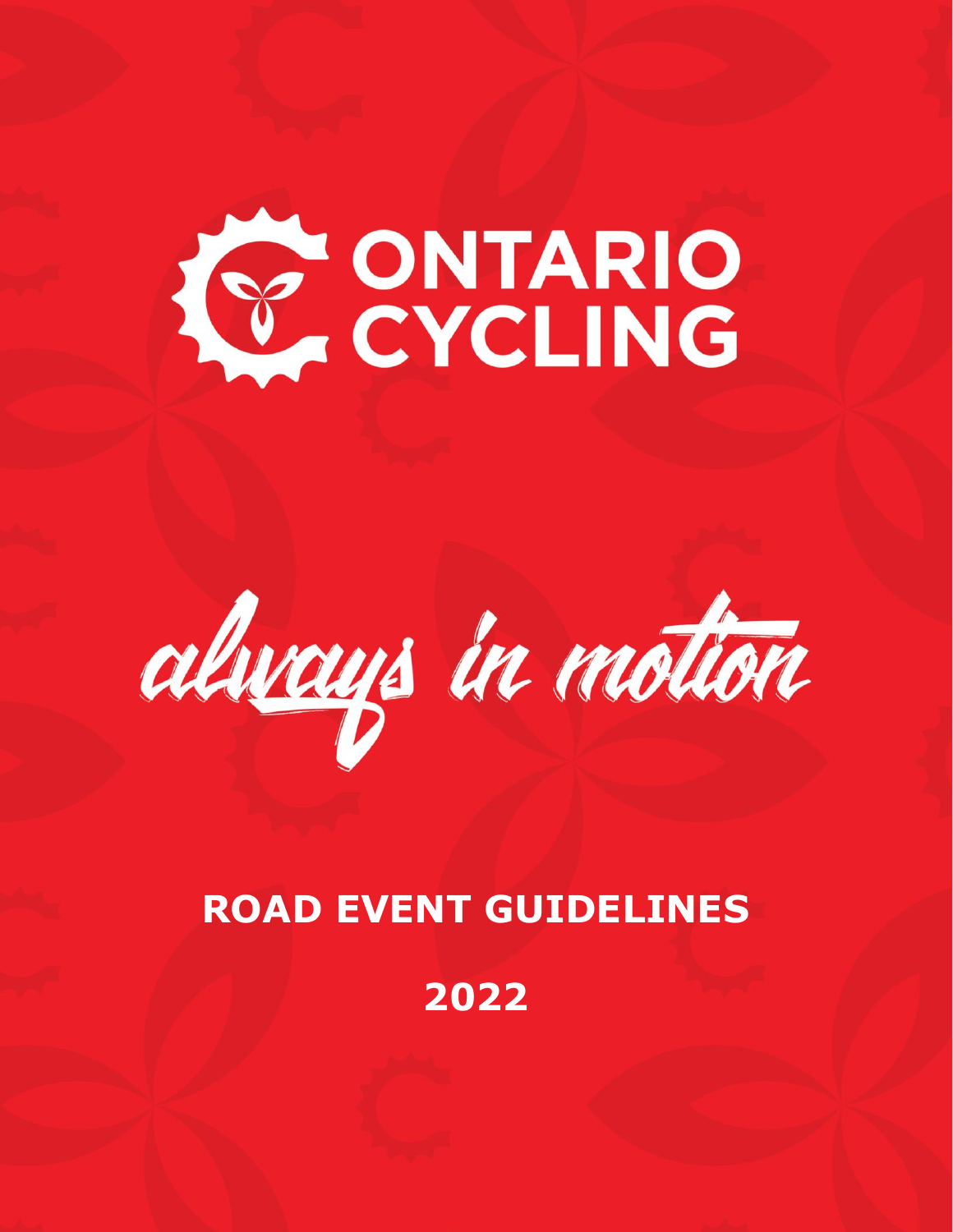# **TABLE OF CONTENTS**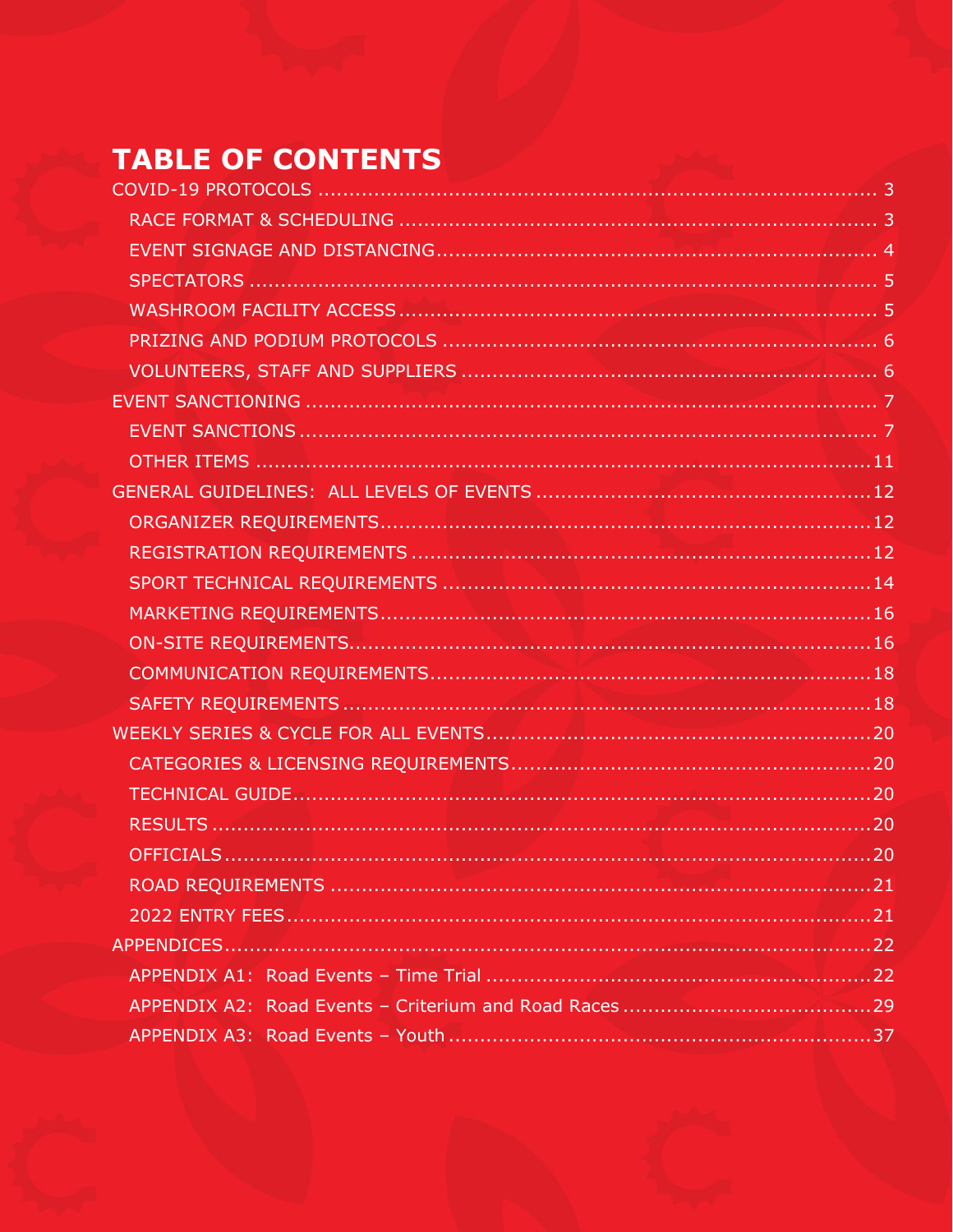

## <span id="page-2-0"></span>**COVID-19 PROTOCOLS**

#### <span id="page-2-1"></span>**RACE FORMAT & SCHEDULING**

Due to the ongoing COVID-19 pandemic, government-imposed distancing and gathering restrictions are constantly changing. While we anticipate a more normal 2022 race season, there is potential that events may need to adapt and modify to comply with regulations.

Time Trial/Individual Starts or a variation of this format are fantastic and reliable race types that could operate under almost all circumstances. Other race options may be considered upon application to the Ontario Cycling (OC); however any format must follow the Ontario Government's most up-to-date regulations regarding COVID-19.

If limitations are imposed by the Ontario Government for outdoor sport, this will be communicated to the organizer of the event and OC members. Regardless of format chosen, ALL riders, officials and volunteers at the event should continue to follow any posted rules/regulations regarding Health and Safety protocols to ensure a safe environment for all.

Regardless of format chosen, ALL riders, officials and volunteers at the event should continue to follow any posted rules/regulations regarding Health and Safety protocols to ensure a safe environment for all.

#### **REGISTRATION PROTOCOLS**

Different registration protocols will need to be put in place to ensure proper contact tracing and limit possible transmission of the virus. Measures include:

#### **Prior to Event Day:**

- 1. Events are PRE-REGISTRATION ONLY with session maximums (if applicable)
- 2. All participants MUST have completed OC waiver acknowledging the risks of COVID-19. This waiver should be built into the registration process to ensure that it is captured prior to the event day.
- 3. [Rowan's Law Concussion Code of Conduct](https://www.ontario.ca/page/rowans-law-concussion-safety#:~:text=Rowan) for the Organizer should be included with registration to ensure compliance with legislation.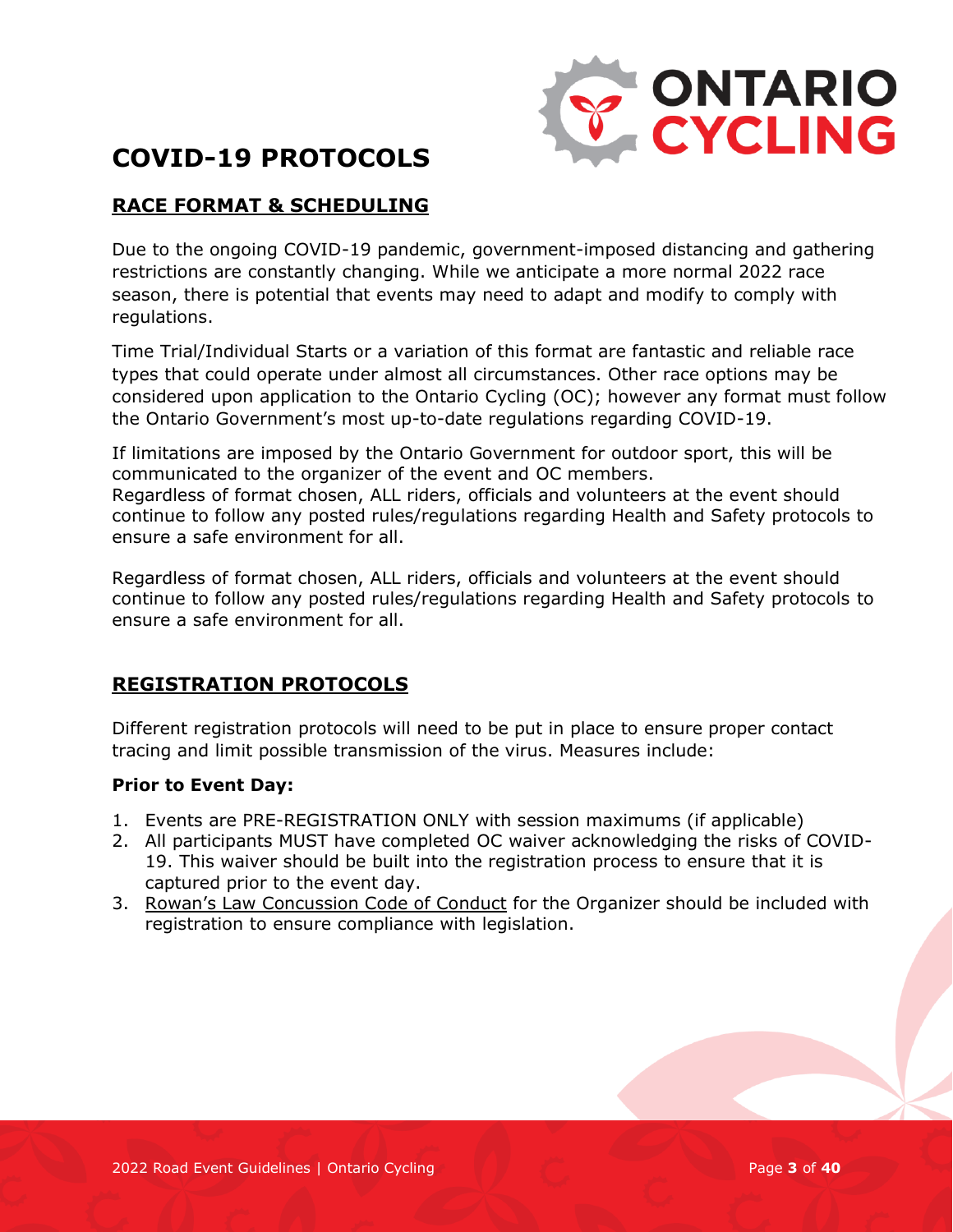

#### **Day of:**

- 1. All event participants (including organizers, volunteers, exhibitors, coaches, competitors, and spectators) may be pre-screened for COVID-19, with a screening questionnaire/declaration needing to be completed, prior to attending the event.
	- a. Any screening questionnaire should be available online so that registration/volunteers can confirm that it has been completed for the individual with no contact or writing utensil required. Passive Screening at the event may be considered as an alternative.
	- b. Any decision on screening should be run by the local Public Health Unit to confirm the local regulations
- 2. Registration/sign-in should be setup on site to ensure proper physical distancing. An outdoor covered area is recommended unless weather is an issue. An example of proper registration set-up allowing for distancing measures is on the following page.
- 3. All individuals at registration including competitors, spectators, volunteers, organizers, etc. will be required to wear a mask (not a scarf or buff). (SIGNAGE SHOULD BE POSTED INDICATING AS SUCH).
- 4. Organizers may recommend this practice for all individuals during the event, except when racing or taking a drink/eating food. Organizers have the right to refuse entry to any participant/spectator not following event protocols

#### <span id="page-3-0"></span>**EVENT SIGNAGE AND DISTANCING**

As a result of the COVID-19 Pandemic, all events will be required to have signage in regard to physical distancing, washing/disinfecting hands, and the mandatory wearing of masks (minimum at registration and on the start line).

Signage should be placed throughout the event facility/location including at any entrances/exits, registration areas, parking lots, washrooms facilities, course entries/exits and spectator/vendor areas. Organizers will need to indicate where and what signage will be posted when submitting their event sanctioning application.

Registration/Sign-in and Start/Finish areas shall be in a covered area, within a short walking distance of each other (Max 100m). There should still be enough airflow to ensure this is not a fully enclosed space and to limit any potential virus transmission. Individuals at these locations should be physically distanced (min 2m) and wear masks. Registration should be equipped with multiple tables to ensure physical distancing can be kept. Ground markers/indicators for staff and participants on where to stand (physically distanced) should be strongly considered (and are mandatory for indoor registration), in addition to any other signage required (including mandatory mask wearing in this area). **Please see image below for example of distanced registration setup.**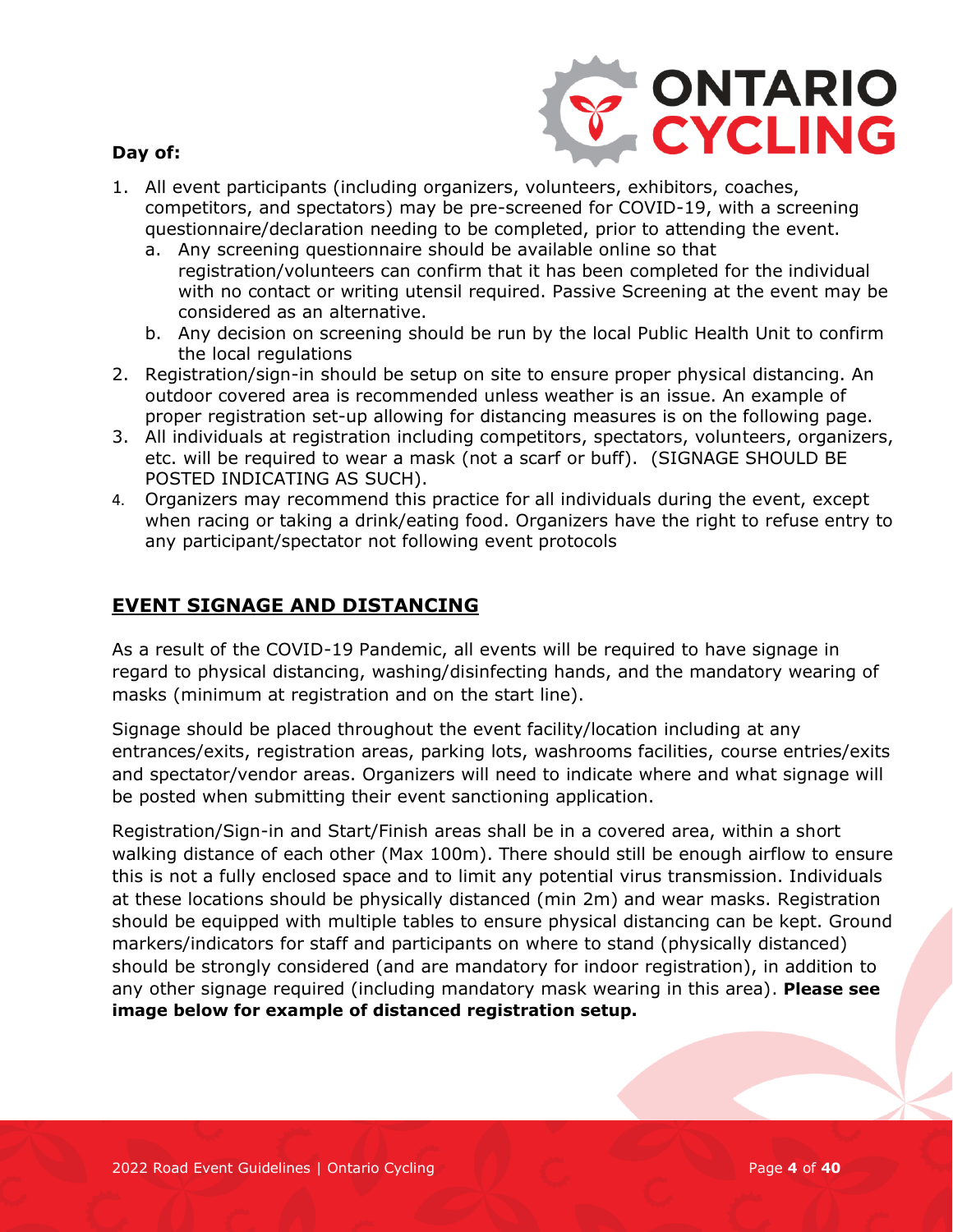

#### <span id="page-4-0"></span>**SPECTATORS**

Organizers are encouraged to limit spectators as much as possible unless they have the capacity to accommodate these individuals safely AND the local public health unit permits as such. A reminder that Ontario Government regulations dictate how many spectators can attend a sporting activity at an outdoor facility. Spectators are required to complete a COVID-19 Screening Form and must physically distance. Organizers may choose not to permit spectators.

#### <span id="page-4-1"></span>**WASHROOM FACILITY ACCESS**

Organizers will need to contact their local Public Health Unit Office for guidelines on washroom facilities, including how often these washrooms must be cleaned/sanitized and the appropriate number of washrooms for an event held during the COVID-19 period. If using a city facility, and the city facility washroom is closed, organizers will need to find an alternate location or alternate washroom alternative.

Hand wash or hand sanitization stations should be near ALL washroom facilities.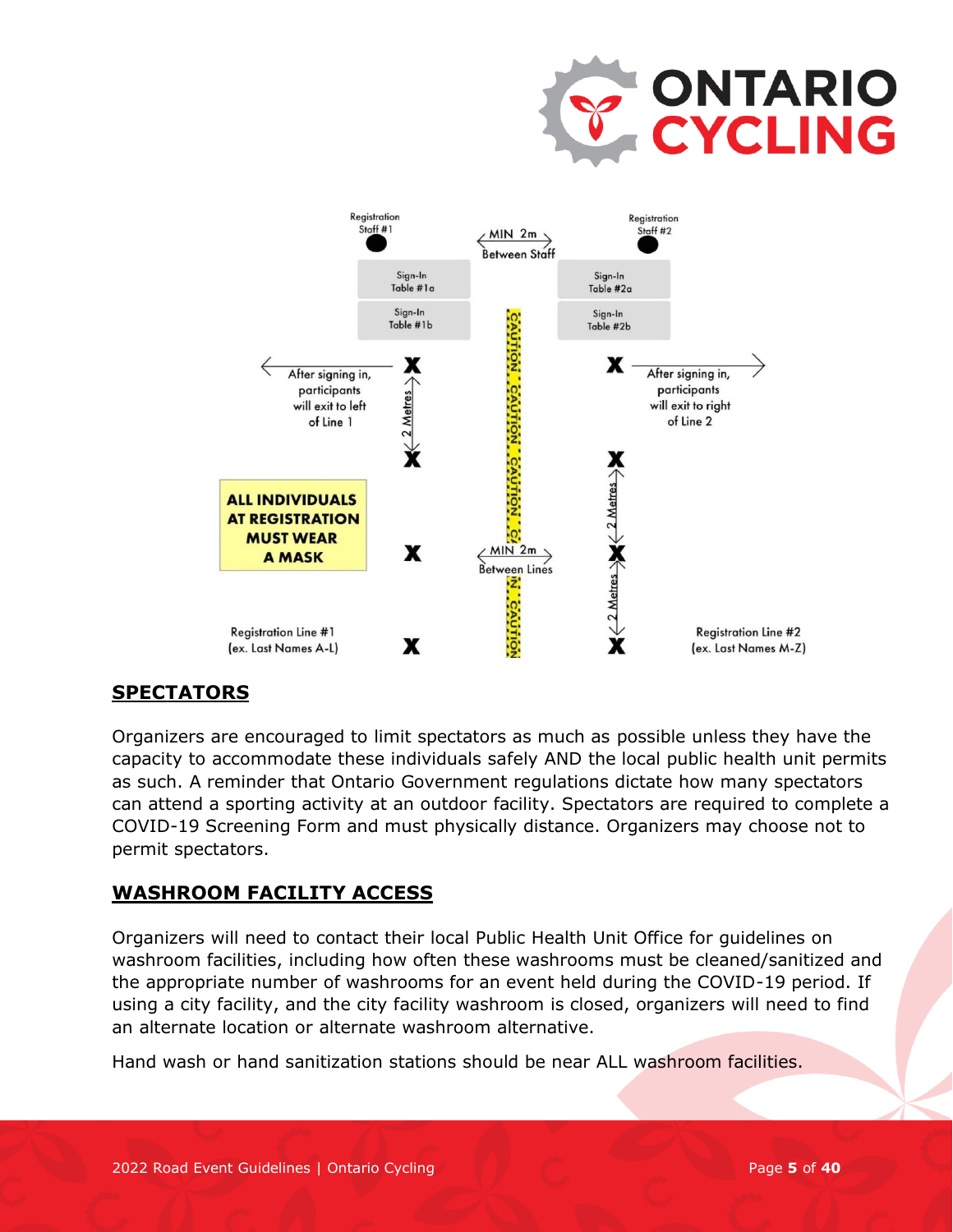

#### <span id="page-5-0"></span>**PRIZING AND PODIUM PROTOCOLS**

Any organizer looking to have awards and a podium presentation will need to demonstrate stringent podium protocols including sanitization, mask wearing and physical distancing of both the recipients as well as photographers and family of those involved.

#### <span id="page-5-1"></span>**VOLUNTEERS, STAFF AND SUPPLIERS**

All on-site volunteers, staff and suppliers will be required to complete the Event Pre-Screening. Mask wearing is strongly encouraged for volunteers, staff and suppliers at all times and is mandatory when distancing is not possible.

**Each event should designate an individual to oversee COVID-19 matters, including ensuring protocols are being followed, signage is posted in high visibility areas, etc. Some health and safety businesses offer this service for events.**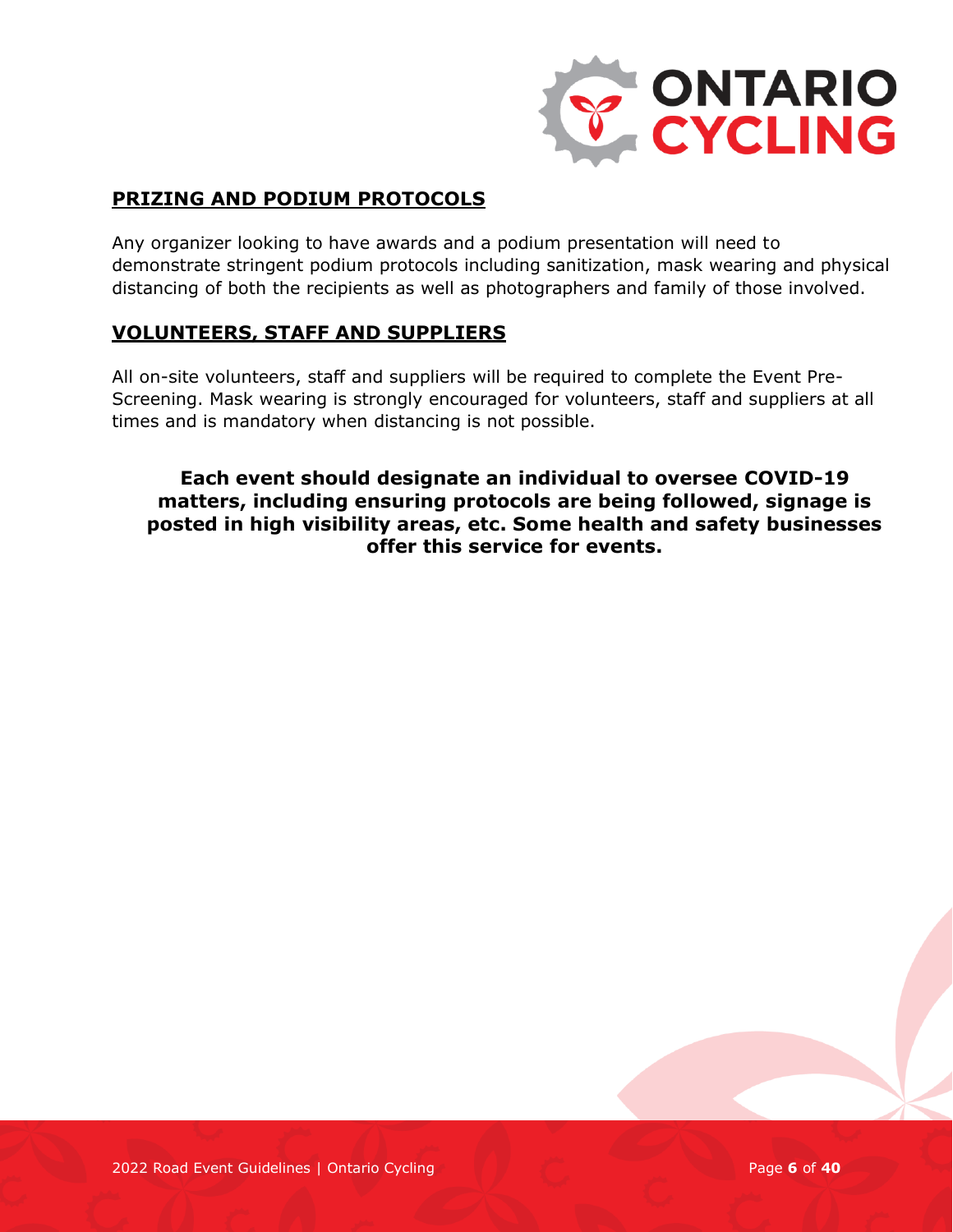

## <span id="page-6-0"></span>**EVENT SANCTIONING**

#### <span id="page-6-1"></span>**EVENT SANCTIONS**

#### **Types of Sanctioned Events**

- 1. **Weekly Series** events run with the category structures Beginner, Sportif, and Open categories, unless otherwise agreed to with the OC office. License requirements subject to event rules.
- 2. **Cycle For All** events also known as Tours and Gran Fondos may run with any category structure including but not limited to ability-based, age-based or distancebased. Ontario Cup and category upgrade points are not awarded at these events. License requirements subject to event rules.
- 3. **Regional Events** run with any category structure including but not limited to abilitybased, age-based or distance-based. Ontario Cup and category upgrade points are not awarded at these events. License requirements subject to event rules. Regional Events will be broken down into 2 levels based on recommended officiating needs:
	- **a. Regional A** are events tracking towards OCup status such as larger-scale road or criterium races that require 2 or more provincially-assigned commissaires to score and enforce rules
	- **b. Regional B** are community-based events where there is less emphasis on timing and scoring and therefore do not require provincially-assigned **commissaires**
- 4. **Ontario Cup Race** events must run with ability-based categories (see License Requirements below). Ontario Cup and category upgrade points are awarded at these events. License requirements subject to event rules.
- 5. **Provincial Championship** events must run with UCI age-based categories (see License Requirements below). Ontario Cup and upgrade points are not awarded at these events. License requirements subject to event rules.
- 6. **National Race** events must run according to Cycling Canada stipulations and sanctioning. License requirements subject to event rules.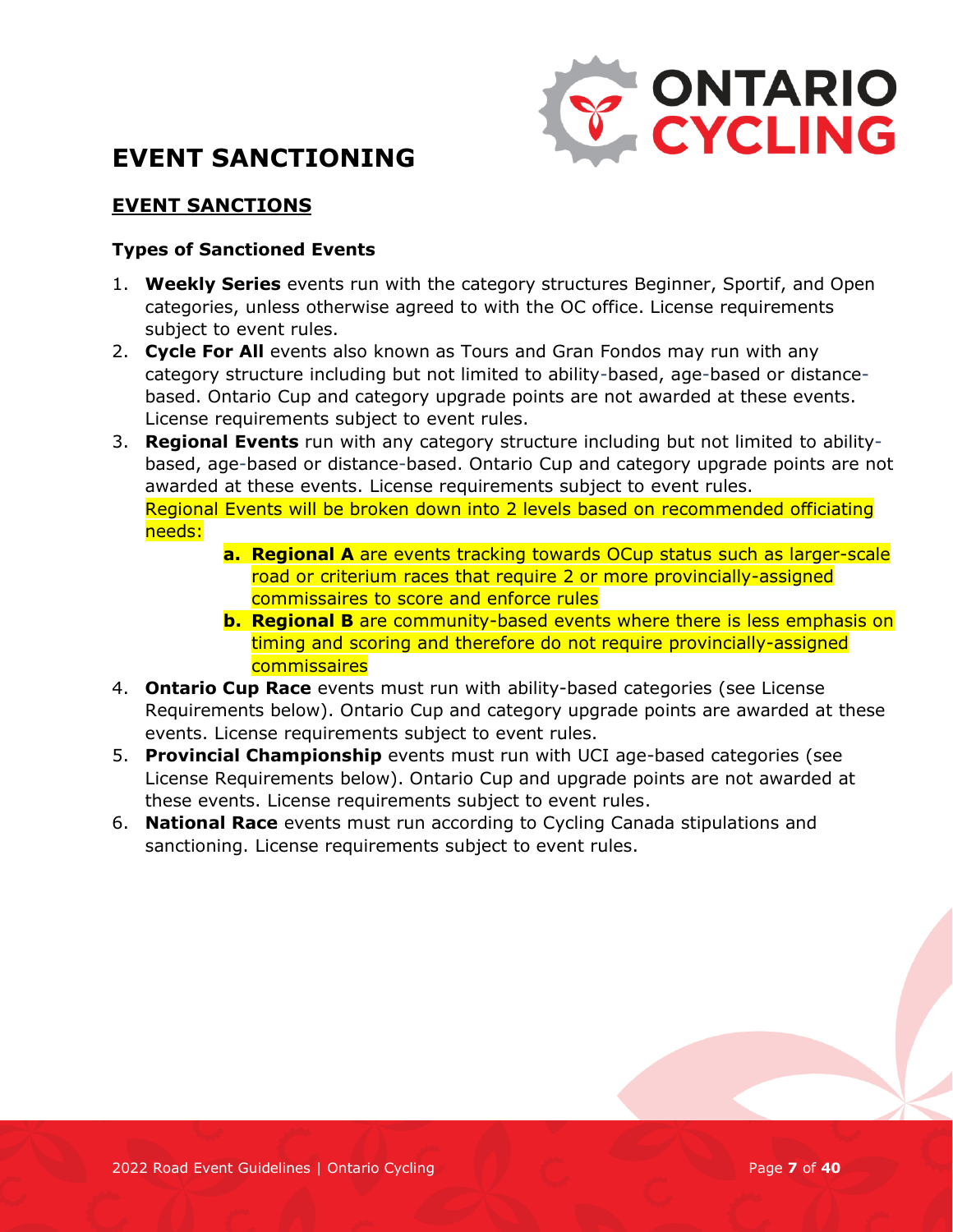

#### **SANCTIONED EVENT FEES**

All sanctioned Events have the following associated costs:

- Event Permit fee \$140.00 +HST
- Insurance Coverage  $$200.<sup>00</sup> +HST ($$50.<sup>00</sup> +HST for youth only events)$
- $\bullet$  Event Levies  $$3.25 + HST$

#### **Below are the fees associated with each sanctioned event:**

#### 1. **Event Permit Fees**

The Event Organizer will be required to submit an Event Permit Application and Sanction Agreement. The Event Permit fee will be billed to the organizer upon approval of paperwork. If an event must be cancelled, the \$140.00 +HST Permit Fee is nonrefundable & non-transferable.

#### 2. **Event Insurance**

Any organizer hosting an event requiring insurance coverage must complete and submit a Commercial Event Insurance form to events.team@ontariocycling.org and pay the \$200.00 +HST Insurance Certificate fee (\$50.00 +HST for youth events). The Organizer will pay the insurance certificate fee for the event prior to event day and reconcile nonmember insurance costs (if applicable) based on participation numbers following the event.

Additional insured listed may only include landowners, municipalities, and governments. Sponsors should not be listed within the additional insured list. In general, the names provided to be added as named insured should only be those that have specifically requested to be named (e.g., municipality, landowner, etc.). We will not list those that are providing services as that should be covered under their own liability policy (e.g., first aid, photography services, sponsors, etc.). If you are in doubt or have questions, please contact the OC office. Commercial Event insurance forms can be found on the OC website. Organizers may update their Certificate of Insurance application up to 2 times at no extra cost. Any further updates are subject to a \$25 administrative fee.

Organizers are permitted to secure their own insurance for an event, if there is \$10 million comprehensive general liability coverage, and it is approved by the OC insurance broker. This insurance must list the OC and Cycling Canada (CC) as additional insured and a copy of the insurance certificate be submitted to the OC office.

Insurance permits are for a specific date and may not be transferable. If an organizer is offering insurance for non-members, they may charge the non-member insurance fee in addition to the registration if they wish.

Commercial insurance applications are due fifteen (15) business days in advance of the event.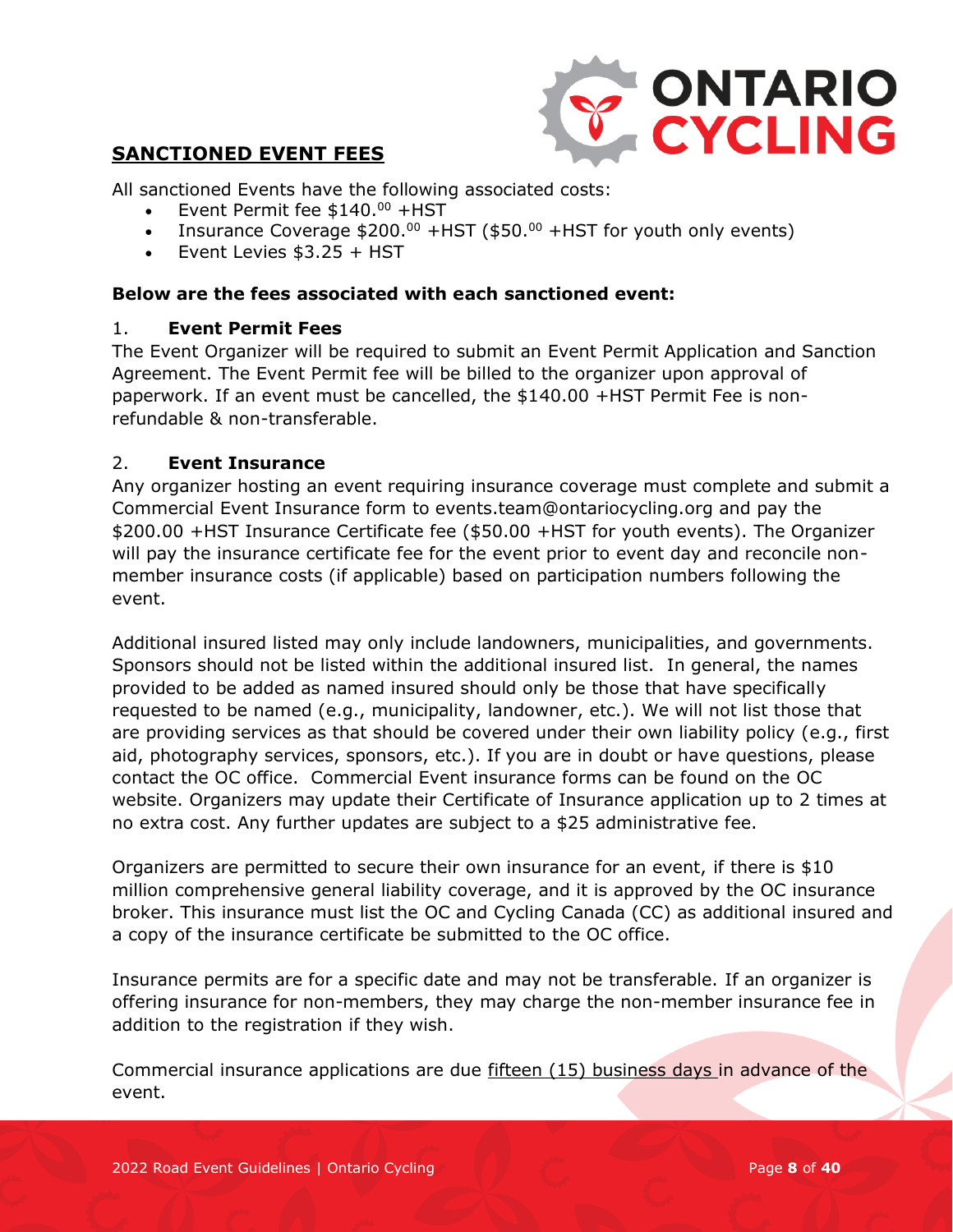

#### 3. **Levies**

Unless otherwise stated, a fee of \$3.25 + HST per event registrants (DNS and DNF included) must be paid to OC. Organizers are expected to follow up with OC post-event, within 3-5 business days, to report final participant numbers and levies owing.

#### 4. **One-Day Permits**

At OC's discretion, and in agreement with the Organizer on the terms, One-Day Permits may be available for your race. One-Day Permits may only be sold during pre-registration only (not available onsite) at a cost of:

- $$15.00$  for Adults  $(19+)$
- \$10.00 for Youth (18 and under)
- Riders are eligible to purchase 3 One-Day Permits for the season. After three One-Day Permits are purchased, a Provincial Race License or UCI Race License will be required to participate in future events. OC will be closely monitoring the number of One-Day Permits issued per rider.

**\*\*NEW\*\*** Individuals purchasing a One-Day Permit and then looking to obtain a same season OC Provincial Race License or UCI Race License, may apply the cost of their previously purchased One-Day Permit towards their OC Membership purchase. Individuals interested in doing this should contact the OC office to obtain a coupon code for the amount of the previously paid One-Day Permit.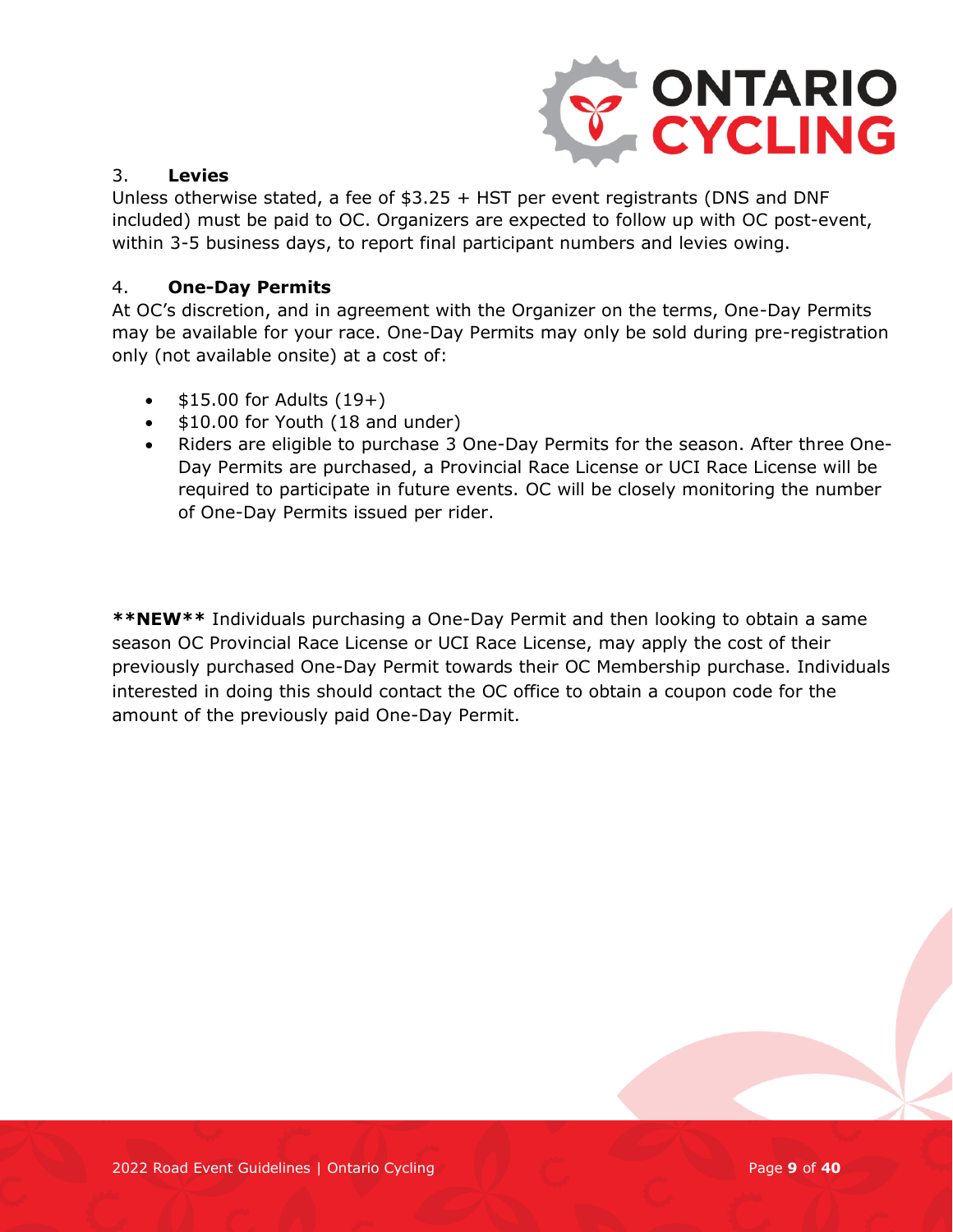

#### **Event Sanction Chart**

| <b>Event</b><br><b>Type</b>                           | <b>Sanction Details</b>                                                       |                                                                          |                                             | <b>Sanction Fees</b>                                              |                                                     |                         |                                |
|-------------------------------------------------------|-------------------------------------------------------------------------------|--------------------------------------------------------------------------|---------------------------------------------|-------------------------------------------------------------------|-----------------------------------------------------|-------------------------|--------------------------------|
|                                                       | <b>Category</b><br><b>Structure</b>                                           | <b>Ontario</b><br><b>Cup/Category</b><br><b>Upgrade</b><br><b>Points</b> | <b>Event</b><br><b>Permit</b><br><b>Fee</b> | <b>Insurance</b>                                                  | Levies*                                             | 1-Day<br><b>Permit</b>  |                                |
| <b>Weekly</b><br><b>Series</b>                        | Beginner,<br>Sportif,<br>Open                                                 | N/A                                                                      |                                             |                                                                   | $$3.25 +$<br>HST per<br>unique<br>rider             |                         |                                |
| <b>Cycle For All</b><br>and Regional<br><b>Events</b> | Any<br>structure<br>(ability-<br>based, age-<br>based,<br>distance-<br>based) | N/A                                                                      | Yes<br>\$140.00<br>$+$ HST<br><b>No</b>     |                                                                   | $$200.00 +$<br><b>HST</b><br>$(*50.00 +$<br>HST for |                         | Please<br>contact<br>OC Office |
| <b>Ontario Cup</b><br><b>Race</b>                     | Ability-<br>based                                                             |                                                                          |                                             | youth<br>events)                                                  | $$3.25 +$<br>HST per<br>rider                       | for<br>Eligibility      |                                |
| <b>Provincial</b><br><b>Championship</b>              | Age-based<br>as per<br>National<br>Champs                                     |                                                                          |                                             | **Events<br>with One-<br>Day<br>Permits will<br>face a<br>premium |                                                     |                         |                                |
| <b>National</b><br><b>Race</b>                        | According to<br>CC<br>stipulations<br>and<br>sanctioning                      | N/A                                                                      |                                             |                                                                   | $$1.00 +$<br>HST per<br>rider                       | <b>Not</b><br>permitted |                                |

\*Levies are based on published start lists for races and registered entrants for all other events. Organizers to provide final registrant numbers within 3-5 business days and will be invoiced following the event.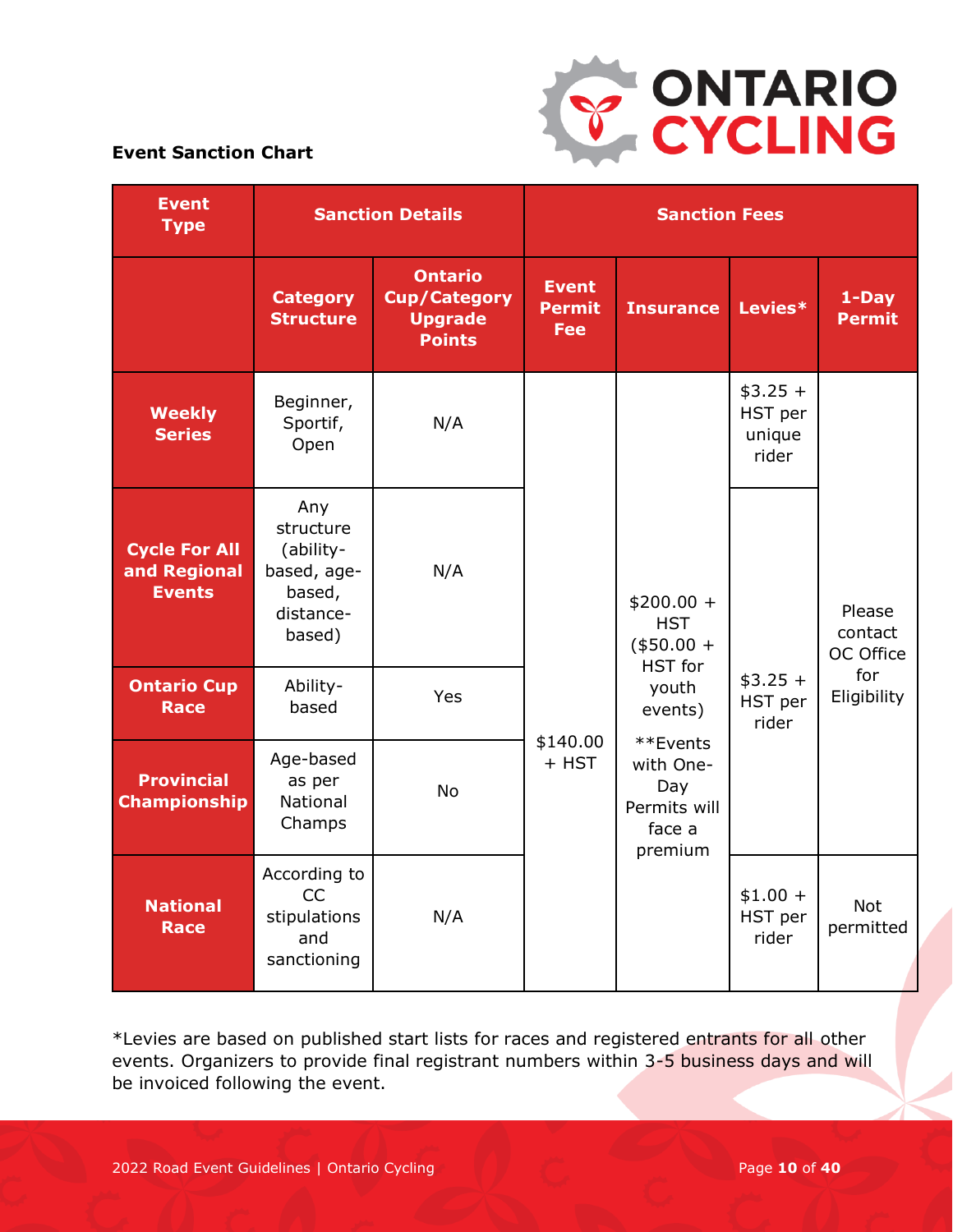#### <span id="page-10-0"></span>**OTHER ITEMS**



#### **Alcohol Insurance**

Alcohol is not permitted at events without prior written approval from OC. This includes samples and prizing. Events that wish to include alcohol must submit a Liquor Liability Application as well as submit a copy of the insurance coverage from the third-party organization responsible for the alcohol. Additional insurance fees will apply. Liquor Liability Application forms can be found on the OC website and must be submitted fifteen (15) business days in advance of the event. We may require copies of Special Occasion Permits and/or evidence of smart serve certificates.

#### **Refundable Registration**

CCN Bikes/Interpodia has developed a system where individual participants can register and purchase "upgraded refund terms" as a form of registration protection. This small additional fee will help ensure that if participants are unable to attend an event, for various reasons listed at the link below, their registration fees will be compensated by CCN Bikes. This is not an OC service and should you have any questions or concerns please contact CCN directly. [Interpodia/CCN Refundable Registration Program](https://interpodia.com/new-feature-refundable-registrations-enabled-to-improve-purchaser-confidence/)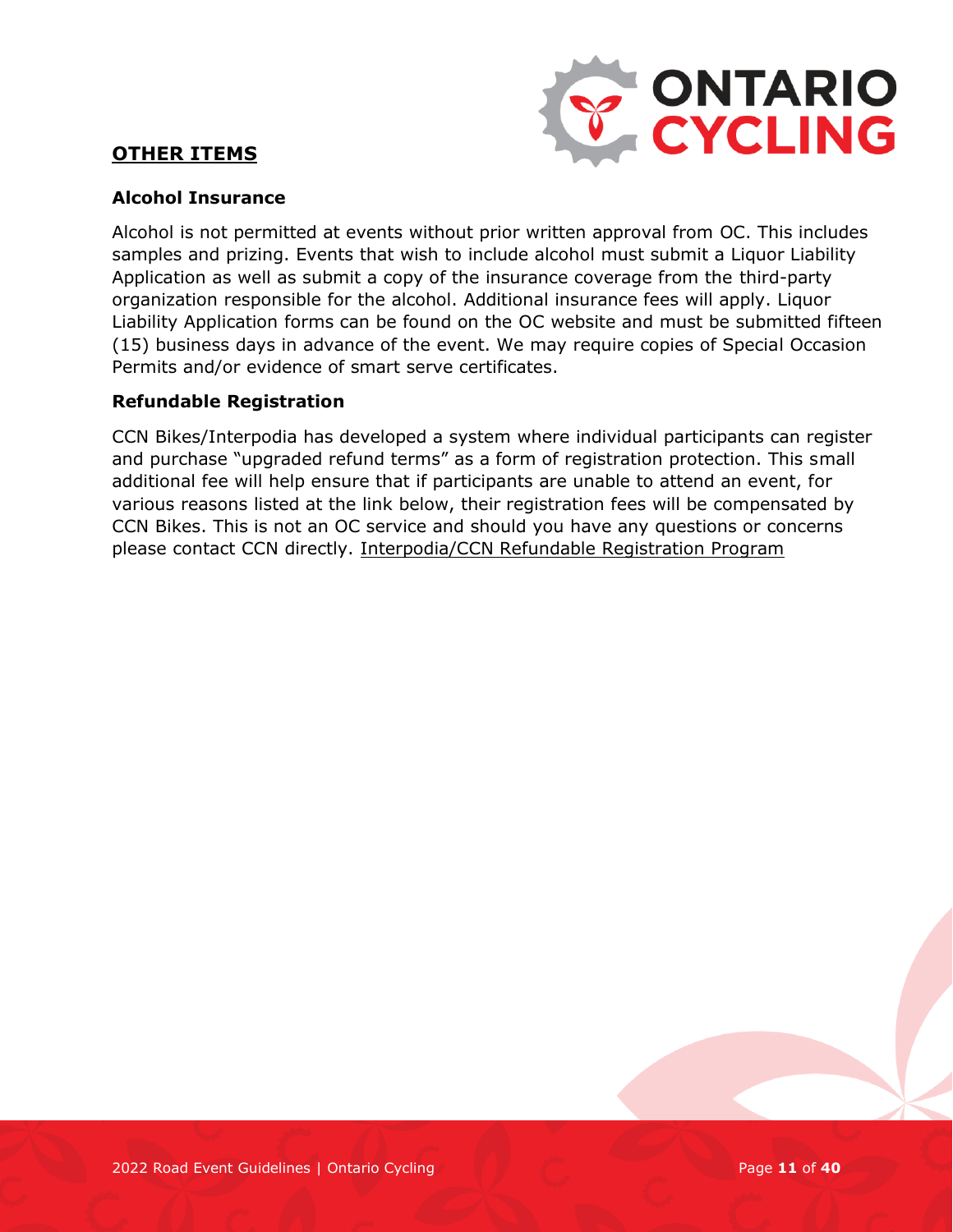

### <span id="page-11-0"></span>**GENERAL GUIDELINES: ALL LEVELS OF EVENTS**

#### <span id="page-11-1"></span>**ORGANIZER REQUIREMENTS**

- All Event Organizers must have a 2022 License
- It is recommended that all Organizers complete a Commissaire training course. For information related to Commissaire courses, please contact OC.

#### <span id="page-11-2"></span>**REGISTRATION REQUIREMENTS**

#### 1. **Online Registration Requirements**

CCN Bikes is OC's preferred provider of online registration services. All sanctioned events must use CCN bikes to administer their event registration, unless otherwise approved by OC office. It is the responsibility of the Organizer to setup the online registration, ensure all online waivers are attached and inform CCN that OC requires access to monitor registrations (in case of any license issues that can be resolved prior to the event). Events sanctioned by OC on CCN are linked on OC database so participant membership status is shown in reports, streamlining the registration process.

Prior to registration going live on CCN, the following guidelines must be adhered to:

- Registration cannot go live until the following has been submitted AND approved:
	- o Signed Organizer Contract Agreement (Prior to posting on Official Calendar)
	- o Signed Sanctioning Policy (Prior to posting on Official Calendar)
	- o Completed Event Permit Application (Prior to posting on Official Calendar)
	- o Payment of Event Permit fees
- The following items may be completed after the event has gone live
	- o Completed Technical Guide
	- o Completed Emergency Action Plan
	- o Certificate of Insurance Application
	- o Payment of Insurance Certificate fee

OC shall be given access to CCN registration to monitor licensing issues. If your event has received approval to utilize other registration software, OC will need to obtain registration lists with enough time to properly verify licenses.

Registration must close on the Wednesday prior to the race at midnight unless other arrangements have been made with OC office.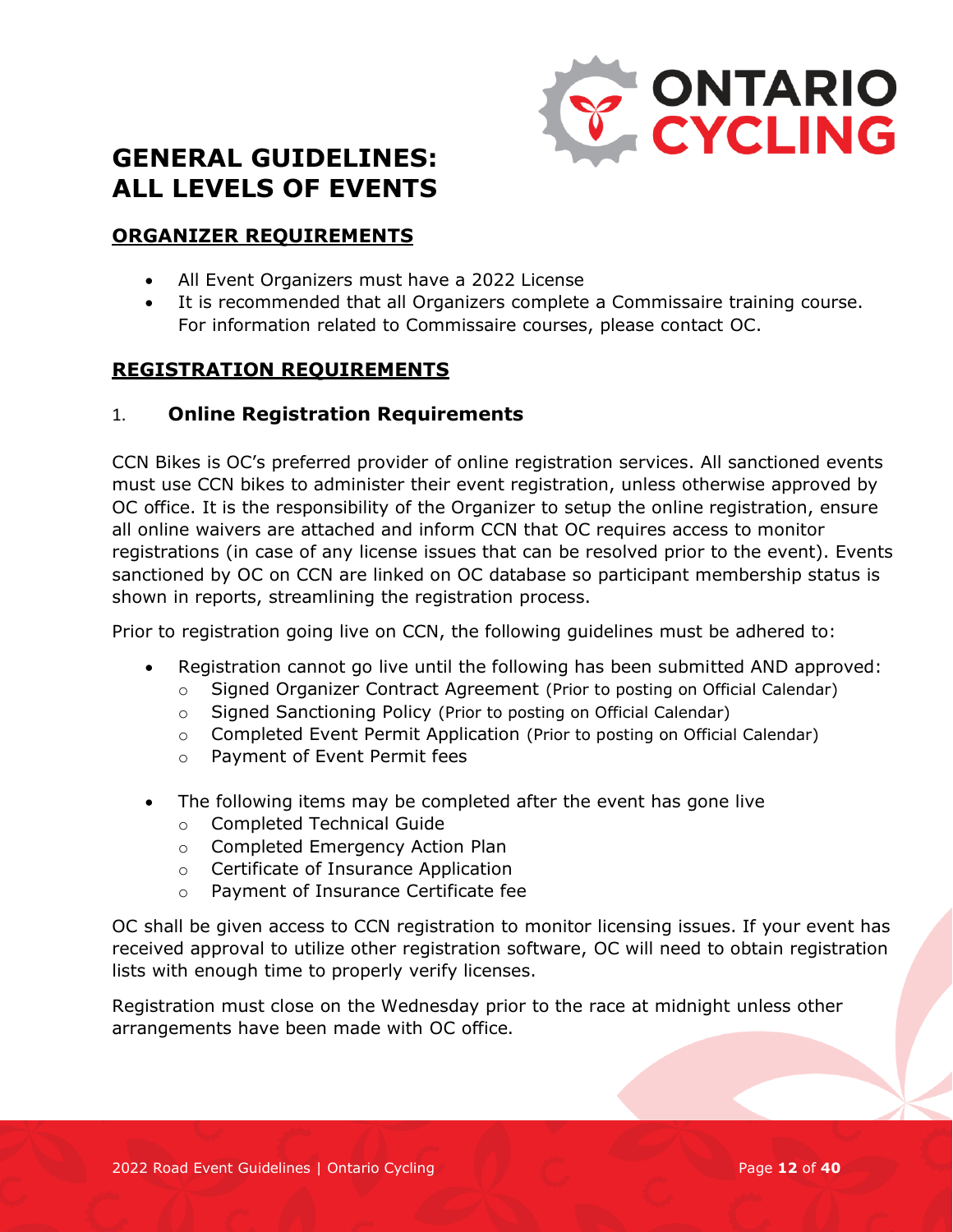

The organizer is directly responsible for any expenses incurred due to early registration setup before obtaining permission from the Ontario Cycling.

All riders must sign both an OC waiver as well as a Concussion Code of Conduct. In an effort to streamline waiver capture, waivers must be built into the registration system for riders to sign off on.

All event waivers and registration must be completed online. Participants who have missing waivers will be contacted in advance by the Organizer to complete before the event. The Organizer is responsible in forwarding to OC scanned PDF copies of those waivers. CCN Bikes has the capability to imbed the waiver as part of the registration process for participants to sign electronically.

#### 2. **Event Registration Requirements**

The following registration standards must be adhered to at the sanctioned event:

- Rider sign-in must be located within 250m of the start line, following current COVID-19 physical distancing guidelines, as indicated in the example on page 3 of this document. Organizers are encouraged to limit contact/gathering as much as possible. An online check-in process is encouraged, especially for series events where a number does not need to be given at each event.
- All licenses must be checked however this can be done from a distance either by seeing the person's digital or hard copy version
- \*Riders must only race in the category indicated on their license
- \*Entry fee caps are in place. Please refer to the entry fee chart in your discipline's appendix
- Pre-registration must be offered through OC's registration system, CCN bikes unless otherwise agreed to
- All events in 2022 will be pre-registration only
- \*Rider sign-in closes 30-minutes prior to the first rider departing. Start lists should be delivered to the Timing Company, and subsequently made accessible to the Commissaires after rider sign-in closes
- \*Prize list must be posted online (if applicable)
- Appropriate number of staff/volunteers at the registration desk to manage rider check-in

\*May not apply to Regional, Weekly Series, Cycle For All events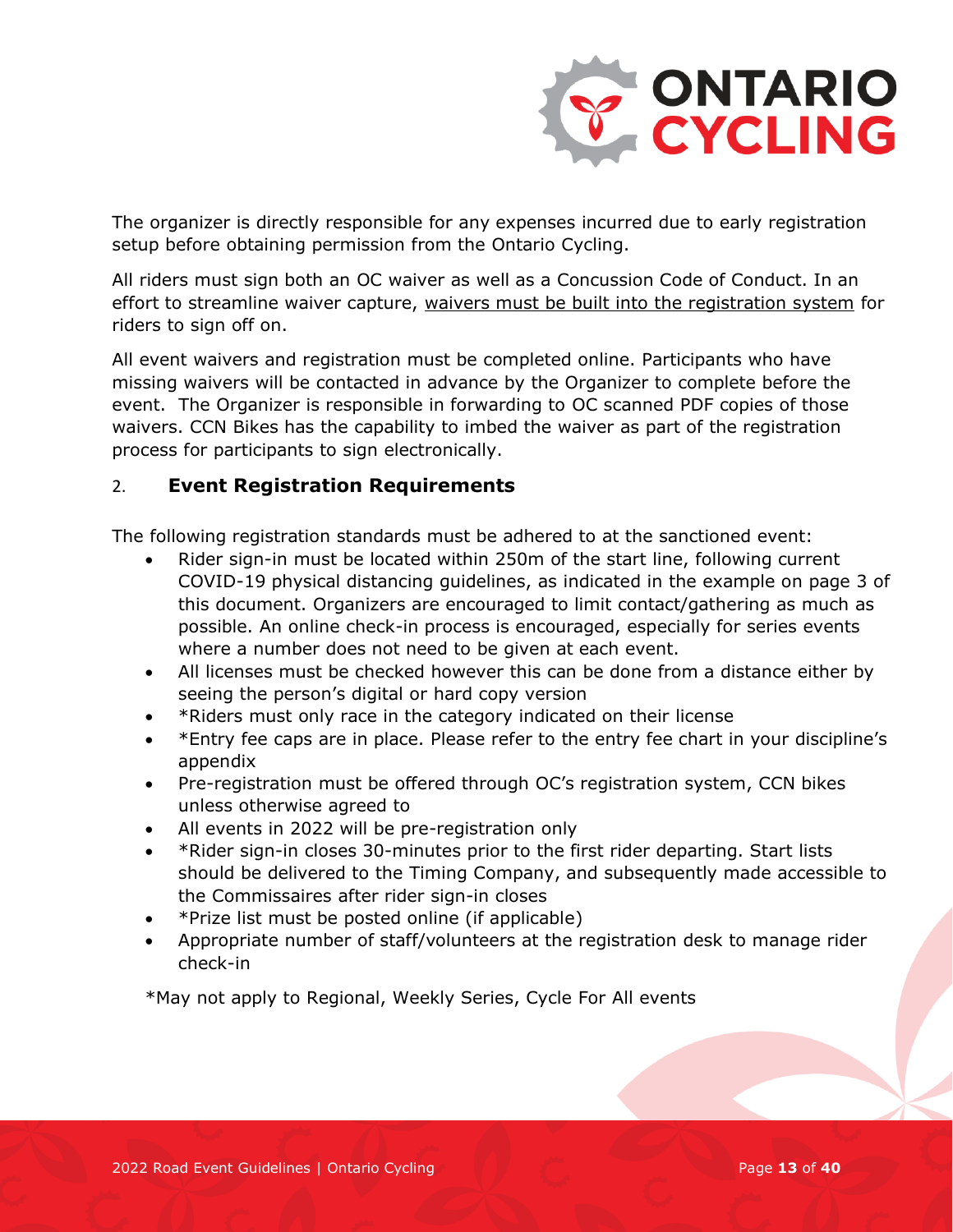

#### 3. **Membership Requirements**

For all 2022 Events, registration will be open to 2022 Provincial Race License holders or 2022 UCI Race License holders with a valid race category on their card. All memberships (including Provincial Race Licenses) now have a road category on it; however, there will still be a minimum age requirement to participate in OCups and/or Provincial Championships.

In addition, organizers may have the option to offer One-Day Permits as part of their event. Please contact the office for more details. This must be done via online registration only. An insurance premium will apply.

#### <span id="page-13-0"></span>**SPORT TECHNICAL REQUIREMENTS**

#### 1. **Technical Guide**

Technical Guides associated with the event must be submitted for approval and review by OC and Lead Commissaire, no later than 60 days before the event date and published upon approval, a minimum of 45 days before the event day. The OC reserves the right to withhold sanctioning an event, until further review of the event technical guide. Organizers should be prepared to provide further details as requested by OC.

Technical Guide to include the following:

- Sanctioned By OC logo and/or series-related logo (if applicable). Should also be posted on event website/registration page
- Category race information (start time, distance, licensing chart)
- Registration Information
	- o Pre-Registration (website, opening and closing dates, cost)
	- o Event Day (sign-in location, closing times, etc.)
- Race rules and regulations
	- o Course rules (bib placement, pre-riding)
- Course map to scale including a course profile
	- o Direction to race location and parking location
- Safety and emergency action plans and information
	- o COVID-19 event specific protocols (mask rules, gathering limits, registration information, start/finish setup, instructions for spectators, etc.)
	- $\circ$  Direction to the nearest hospital(s)
	- o Person or company responsible for First Aid
- Prize list and protocol (if applicable)
- Refund/Cancellation Policy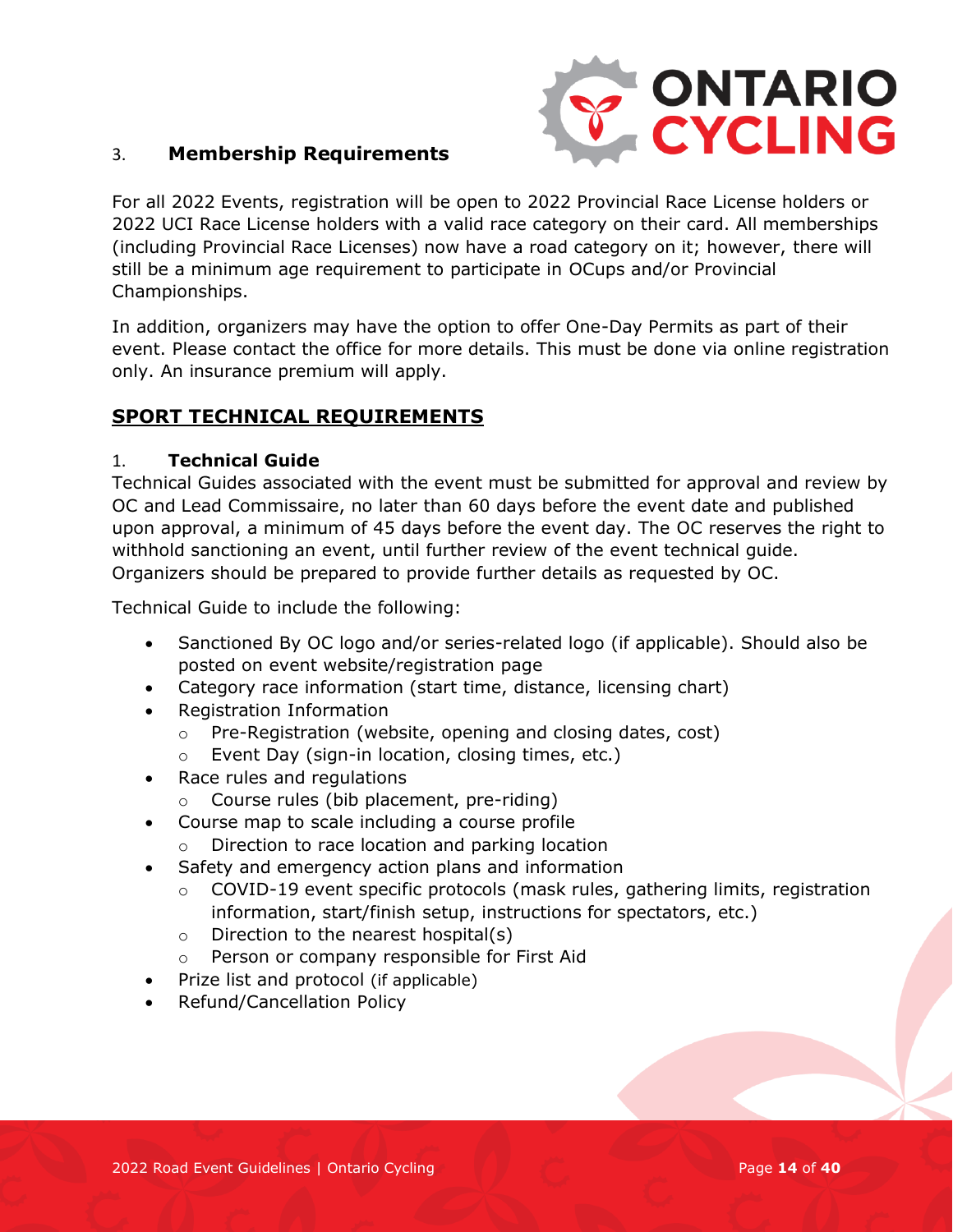

In addition to the Technical Guide, Organizers must also submit the following:

- Drawing of the start/finish area
- Marshal plan and location map
- Traffic Management Plan (if applicable)
- Staffing Plan

Note: Weekly Series and Cycle For All events are not required to have a detailed technical guide; however, it is recommended that one be prepared. In all cases, Organizers should be prepared to provide further details as requested by OC. Reduced documentation requirements and simplified structure are not to be confused with standard risk management requirements for the event

#### 2. **Timing & Results**

All events (does not apply to Regional, Weekly Series, Cycle For All events) in 2022 are to be appropriately timed, providing a result for each participant. Timers must be approved by OC in advance. All results should be forwarded to OC within 24 hours of the completion of the event so that they can be listed on the Results page of OC website. Results must be in either Excel, PDF or html format, sorted by category, with the following items displayed:

- Placing
- Rider's  $#$
- Rider's Ontario Ability or Age Category
- Rider's First and Last Name
- Rider's Club/Team Name
- Rider's Time/Result

Photo/Video-finish is required for all OCup events except for time-trials.

#### 3. **Post-Event Reporting**

Organizers are required to provide the following within 3-5 business days, following the completion of each event:

- Total number of participants (DNS and DNF participants must be included), broken down by non-members and OC members.
- Sport Injury Report Forms
- Completed waivers (online collection within the registration system)

Failure to comply will result in additional mandatory fees:

- \$50 if past the 5 business days, and before 30 days after the event.
- \$100 if within 31-60 days after the event.
- \$150 if within 61-90 days after the event.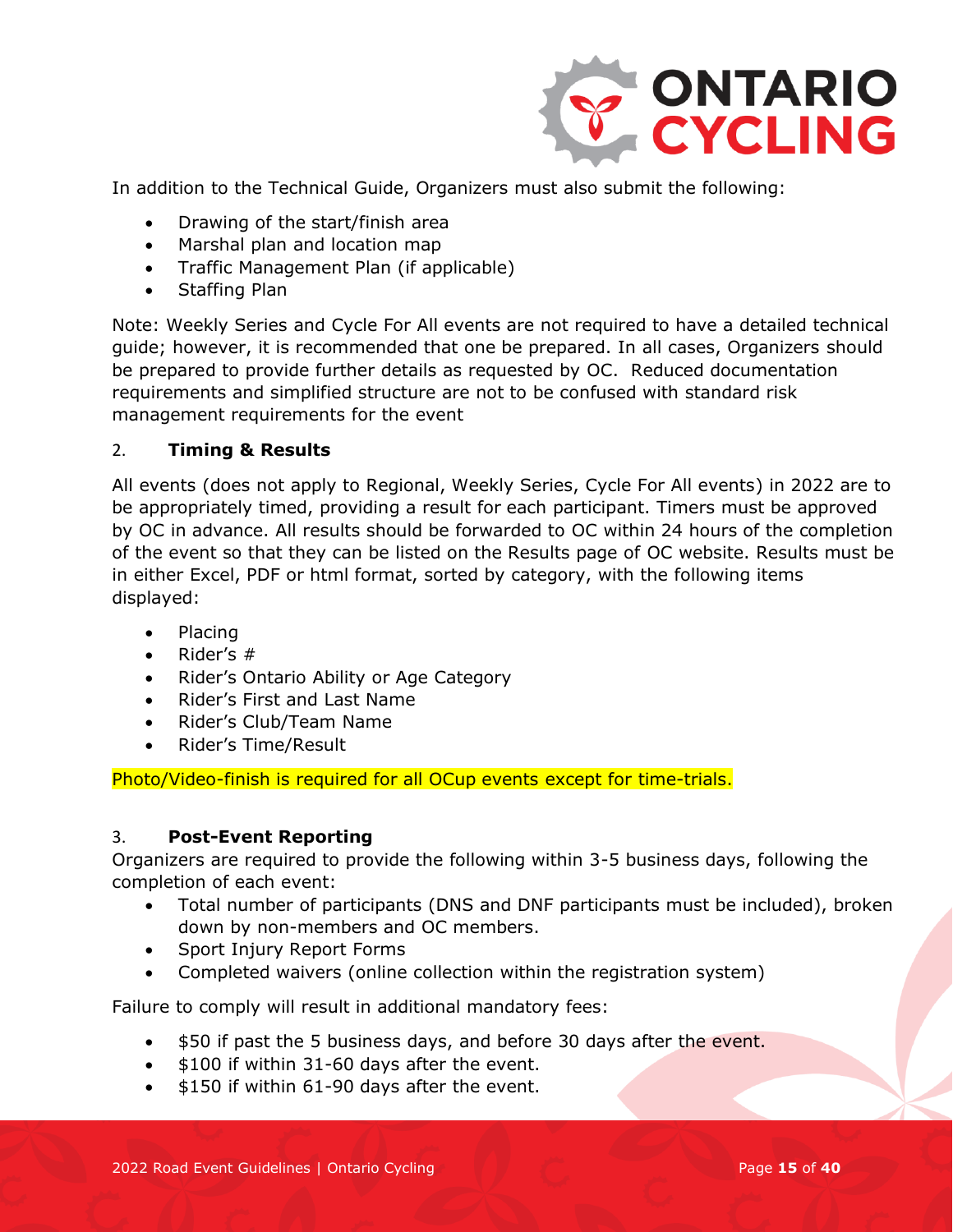

Non-compliance or lack of full payment may result in future cancellation fines, or discipline.

#### <span id="page-15-0"></span>**MARKETING REQUIREMENTS**

Upon approval of the event technical guide and/or payment of the permit fee, OC shall advertise the event on OC website Calendar of Events. Events will not be posted on the calendar until all paperwork is finalized and payment has been received.

Organizers will need to provide content that can be utilized by OC to help promote the event on social media (e.g. logos, photos, videos, etc.) in advance. Collaboration on marketing efforts can result in a greater reach and exposure for your event advertising. If you would like to market your event, reach out to OC Marketing & Communication Specialist **[Patrik Zimmermann.](mailto:patrik.zimmermann@ontariocycling.org)**

#### <span id="page-15-1"></span>**ON-SITE REQUIREMENTS**

#### 1. **Facilities**

If road closures are required for the event, the Organizers shall have a permit for the use of the road/course and shall ensure that the road closure complies with all local requirements. The Organizer is responsible to ensure that adequate barricades are in place to keep spectators off the racecourse in the vicinity of the start/finish and or other areas of the race course as required. If road closures are not required, the organizers must communicate to all participants that they must adhere to the rules of the road through pre-race information as well as on event day.

#### 2. **Toilets**

Washroom facilities must be available in quantities appropriate to the number of participants. Consideration must also be given to providing nearby access to washroom facilities for officials located at the finish line. In addition, organizers are strongly encouraged to provide barrier-free washrooms especially if a race included para-athletes. Organizers are encouraged to reach out to their local public health unit for information on how many toilets would be required for your event size along with sanitation requirements.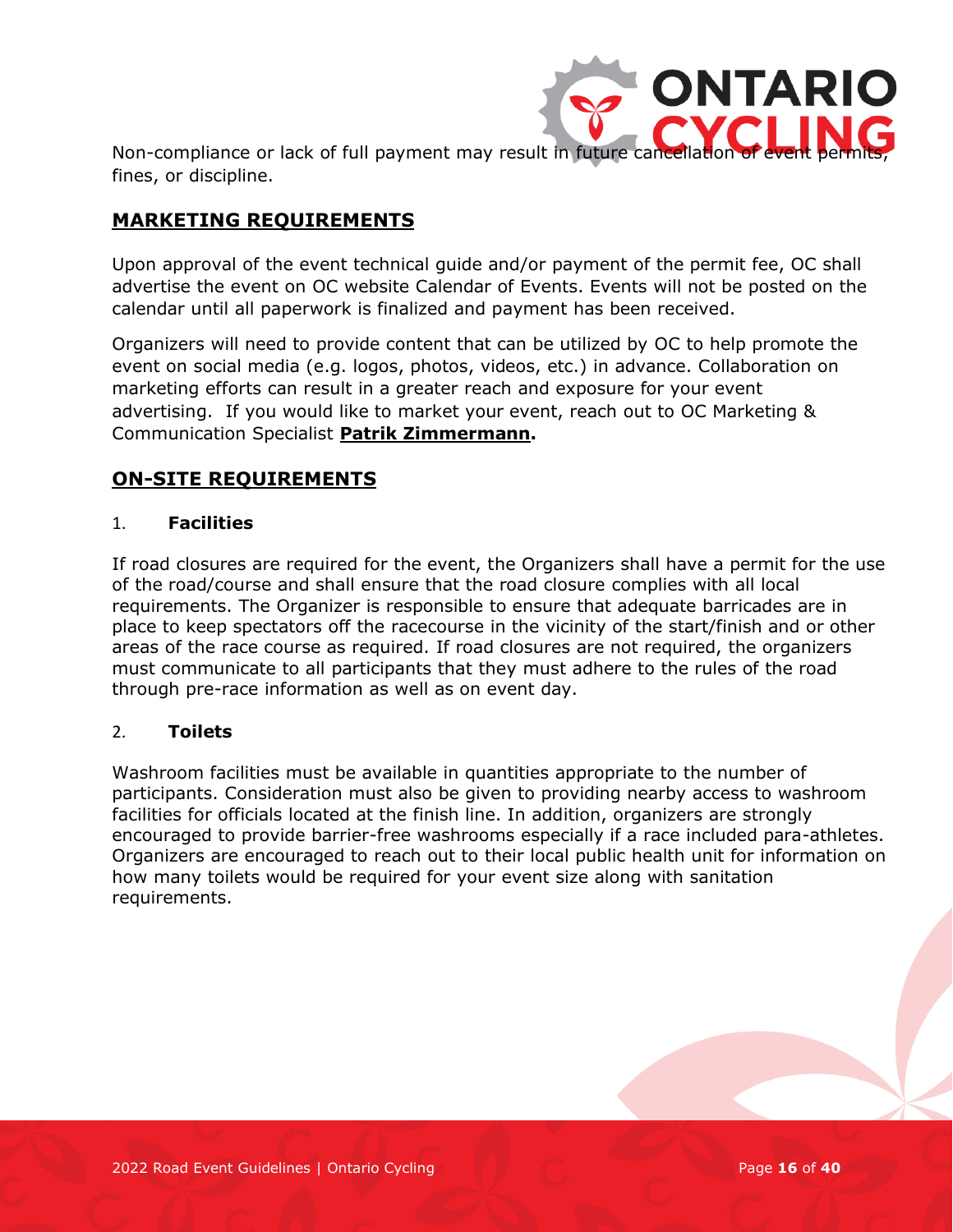

#### 3. **Signage**

Event sites must have adequate signage. This includes registration, facilities, and course signage including turnarounds. All marketing signage online and on-site must show that the event is sanctioned by OC. Please contact OC to receive the appropriate OC logo to be used on signage, both online and on-site.

COVID-19 Health and Safety Signage regarding masking and distancing will potentially be required, for more information on signage requirements please contact your local Public Health Unit.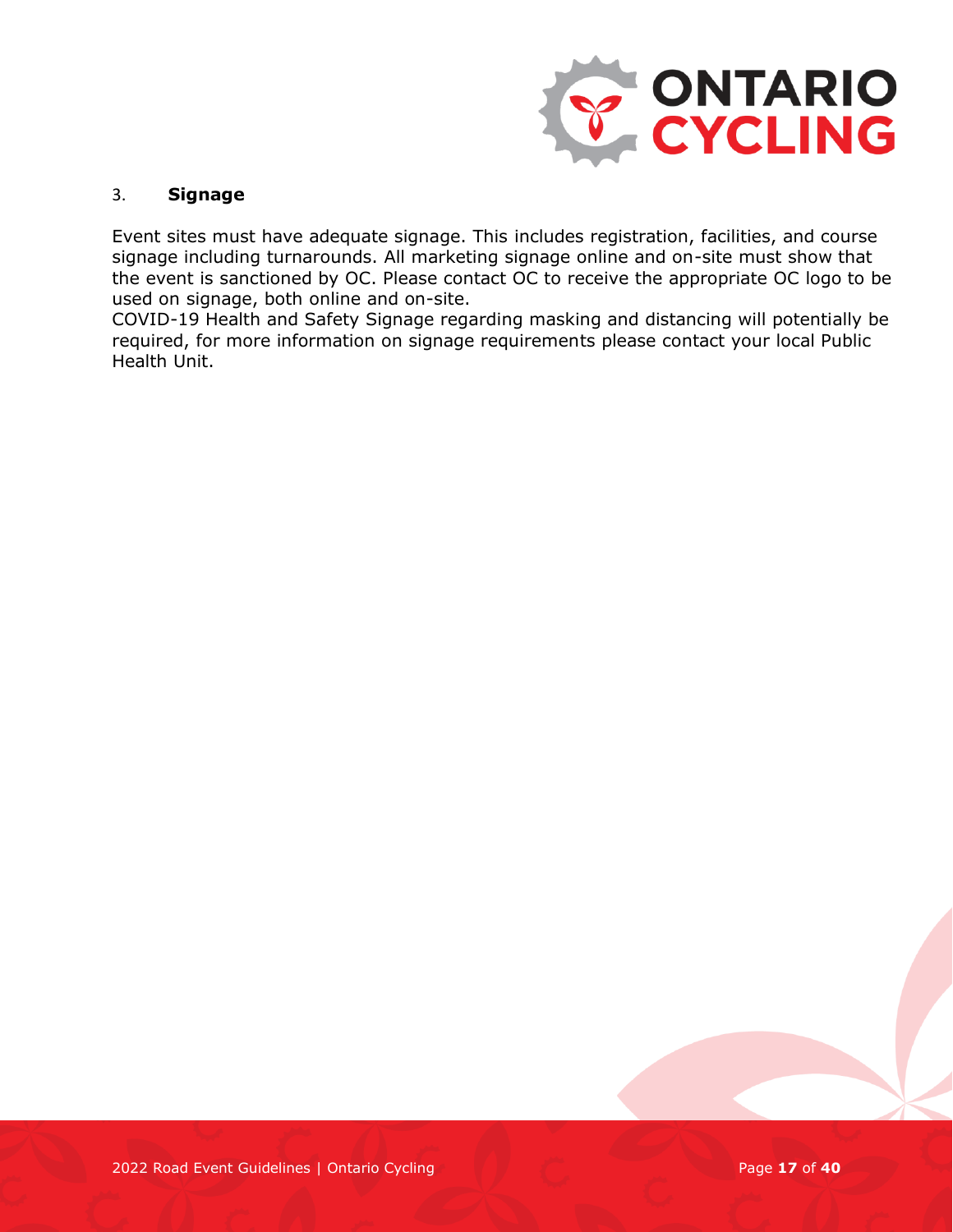

#### <span id="page-17-0"></span>**COMMUNICATION REQUIREMENTS**

#### 1. **Public Address System**

A public address system is required for all events for 2022. The public address system should be used for all rider/race announcements as well as during the awards presentation/ceremony. This can be through the use of a microphone and PA system and/or loud hailer.

#### 2. **On-site Communications**

OC shall provide on a best-efforts basis, appropriately licensed, 2-Way VHF radios for race management at Ontario Cup, Youth Development Series and Provincial Championship events. The radios have multiple channels and should be distributed accordingly. Handheld radios for OC staff, Technical Delegate, all assigned Commissaires, First Aid and primary Event Organizer. A base station can be supplied for the start/finish area and incar radios can be available in limited quantities. The OC Technical Delegate shall aid in placing the radios and antennas in the Commissaire vehicles and returning them at the end of the race. Organizers are responsible for any other radio requirements at the event (e.g. race operations of the Organizer).

Radios may not function well in all circumstances - hills, long distances, and other interfering devices can make communication difficult at times. A backup plan using cell phones should be in place, for events covering long distances.

**Note:** The Organizer must be able to always contact First Aid and also be equipped with the means to effect adequate communication with the President of the Commissaire Panel (PCP) over the course of the event. The Organizer must be available by radio or backup plan at all times and provide a knowledgeable volunteer at the start/finish area to answer race questions, who is clearly identifiable at all times.

#### <span id="page-17-1"></span>**SAFETY REQUIREMENTS**

#### 1. **Sport Injury Report Form**

Organizers are responsible for the timely completion of sport injury report forms. All reports must be submitted to OC, by the Organizers within 72 hours (3 days) of the completion of their event. Fillable PDF accident report forms can be found on OC website or by clicking the following link **2022 OC [Sport Injury Form](https://ontariocycling.org/forms/2022-sport-injury-report-form/)**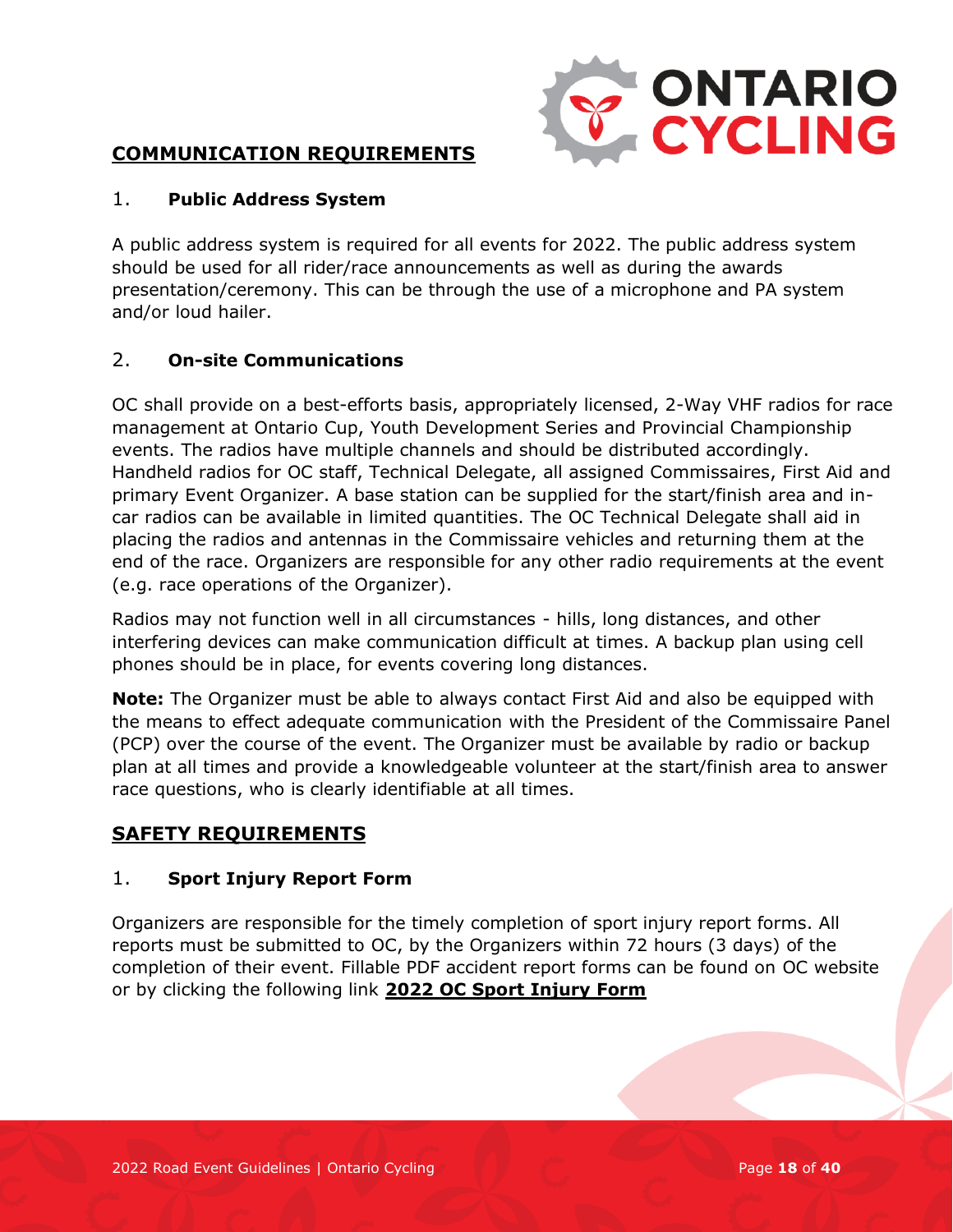

#### 2. **First Aid**

In addition to first aid coverage outlined in a fully completed Emergency Action Plan (EAP) form, an onsite first aid person provided by **[Odyssey Medical](https://odysseymedical.ca/)** or approved by OC equivalent must be provided. The designated First Aid person must be readily identifiable at the event.

Odyssey Medical is the approved medical service provider however, if another approved service is being used, there must be an event representative (Organizer/ volunteer) to note all incidents/accidents/crashes/injuries, etc. At a minimum, we require the name (if possible to attain), bib number, wave of race, and suspected injuries.

#### 3. **Rowan's Law**

Ontario's new Rowan's Law is in effect at all OC sanctioned events in the Province of Ontario. For more information visit **OC [Rowans Law Concussion Safety](https://www.ontario.ca/page/rowans-law-concussion-safety).** Organizers should be aware of all requirements under the legislation including having athletes under 26 agree to a concussion code of conduct as part of registration. *It is the Organizer's responsibility to ensure completion of this waiver by all participants under the age of 26.*

- [Example Concussion Code of Conduct \(Word\)](https://files.ontario.ca/mtcs-templates-athlete-code-of-conduct-aoda-2019-06-25.docx)
- [Example Concussion Code of Conduct \(PDF\)](https://files.ontario.ca/mhstci-rowans-law-codes-of-conduct-20191120-athletes-en.pdf)

#### 4. **Inclement Weather Policy**

Local weather should be monitored by the Event Organizer. Events will not be held during conditions of thunder and lightning, excessively high winds or in the unlikely event of a possible tornado. In the event of thunder or lightning, the course must be evacuated, and shelter found. Thirty minutes must pass from the last clap of thunder or flash of lightning before riders may resume their competition. The next occurrence begins a new 30-minute cycle. The President of the Commissaire Panel in consultation with the Organizer will be responsible for making decisions regarding stoppage/delay/evacuation due to thunder, lightning or other extreme weather patterns.

• OC [Lightning Policy](http://www.ontariocycling.org/forms/lightning-policy/)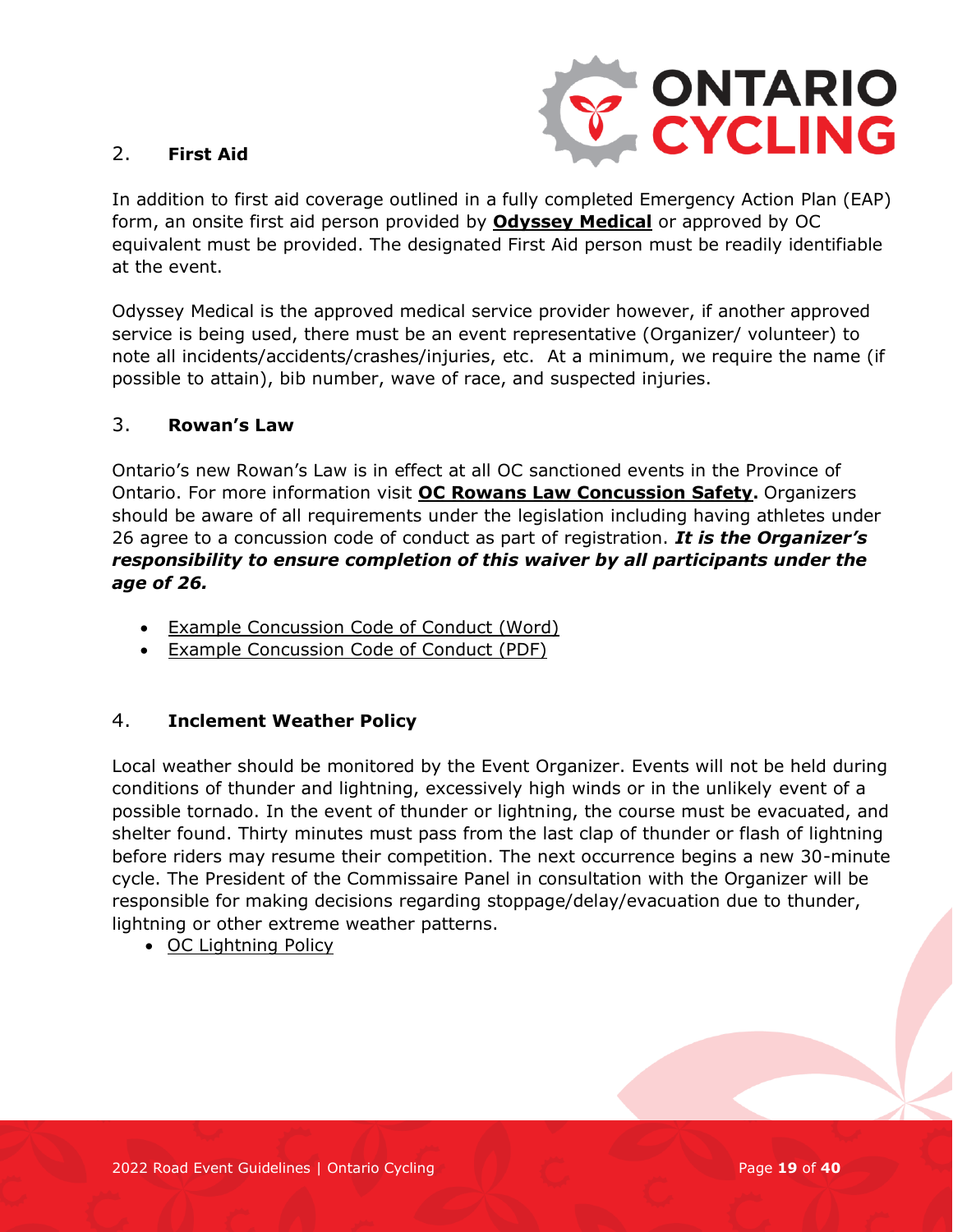

## <span id="page-19-0"></span>**WEEKLY SERIES & CYCLE FOR ALL EVENTS**

#### <span id="page-19-1"></span>**CATEGORIES & LICENSING REQUIREMENTS**

All sanctioned events at this level must provide racing opportunities for all levels of riders. An example of potential race divisions and licensing requirements is listed below.

Some Weekly Series and Cycle For All events can offer One-Day Permits purchase for first time racers. For more information including if your event qualifies, please contact the Ontario Cycling directly. Weekly Series and Cycle For All event organizers will have to submit registration lists to us for tracking purposes as One-Day Permit use is being strictly enforced and tracked.

| Category                 | <b>One-Day Permit Provincial Race License   UCI License</b> |  |
|--------------------------|-------------------------------------------------------------|--|
| Beginner - Male / Female |                                                             |  |
| Sportif - Male / Female  |                                                             |  |
| Open – Male / Female     |                                                             |  |

#### <span id="page-19-2"></span>**TECHNICAL GUIDE**

Weekly Series and Cycle For All events are not required to have a detailed technical guide however it is recommended that one be prepared. In all cases, Organizers should be prepared to provide further details as requested by OC. *Reduced documentation requirements and simplified structure are not to be confused with standard risk management requirements for the event.*

#### <span id="page-19-3"></span>**RESULTS**

Organizers are encouraged to provide results for ALL participants. Organizers are responsible for timing, judging, and results. If interested, Organizers may provide results to OC for posting purposes.

#### <span id="page-19-4"></span>**OFFICIALS**

Weekly Series and Cycle For All events are strongly encouraged to provide a licensed official or person who has successfully completed the Provincial 'C' Commissaire course to help ensure an event remains fair, safe and to help provide a quality racing opportunity.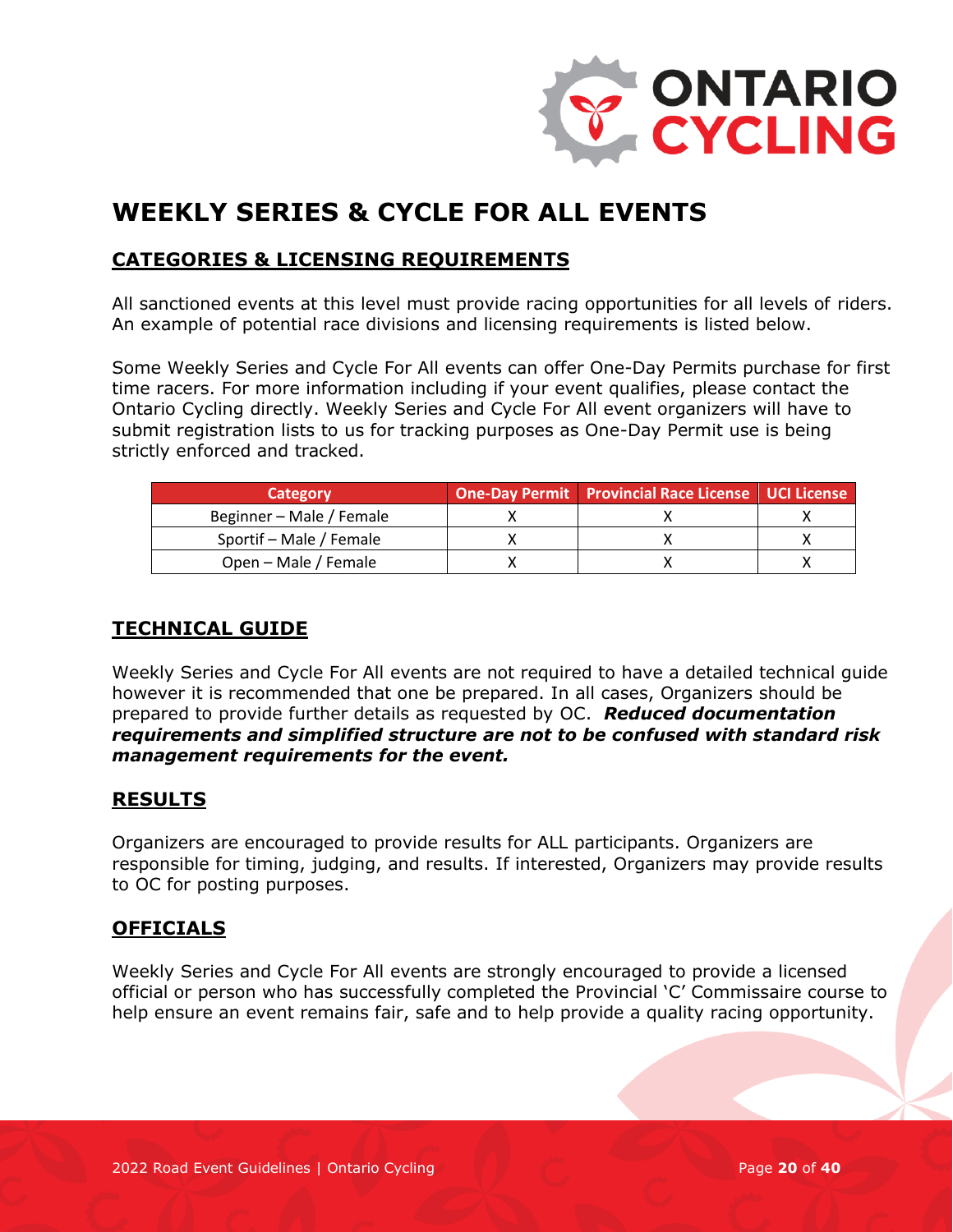

#### <span id="page-20-0"></span>**ROAD REQUIREMENTS**

If the event is run on open roads without closures, event participants must understand that they are obligated to follow the rules of the road. This must be communicated through the listed event rules and regulations, as well as during the pre-event speech given on the day of the event(s) by the organizer.

#### <span id="page-20-1"></span>**2022 ENTRY FEES**

Organizers are encouraged to set entry fees appropriate for the level of organization of their event. Experience has shown that entry fees that are too high will discourage athletes from participating in your event. Suggested entry fees are shown in the appendixes relevant to your event and discipline type.

*Note: A quality event can be run within the fee tables provided and events wishing to charge more must be able to prove value to the participants. These prices may be adjusted upon submission and approval of event budget.*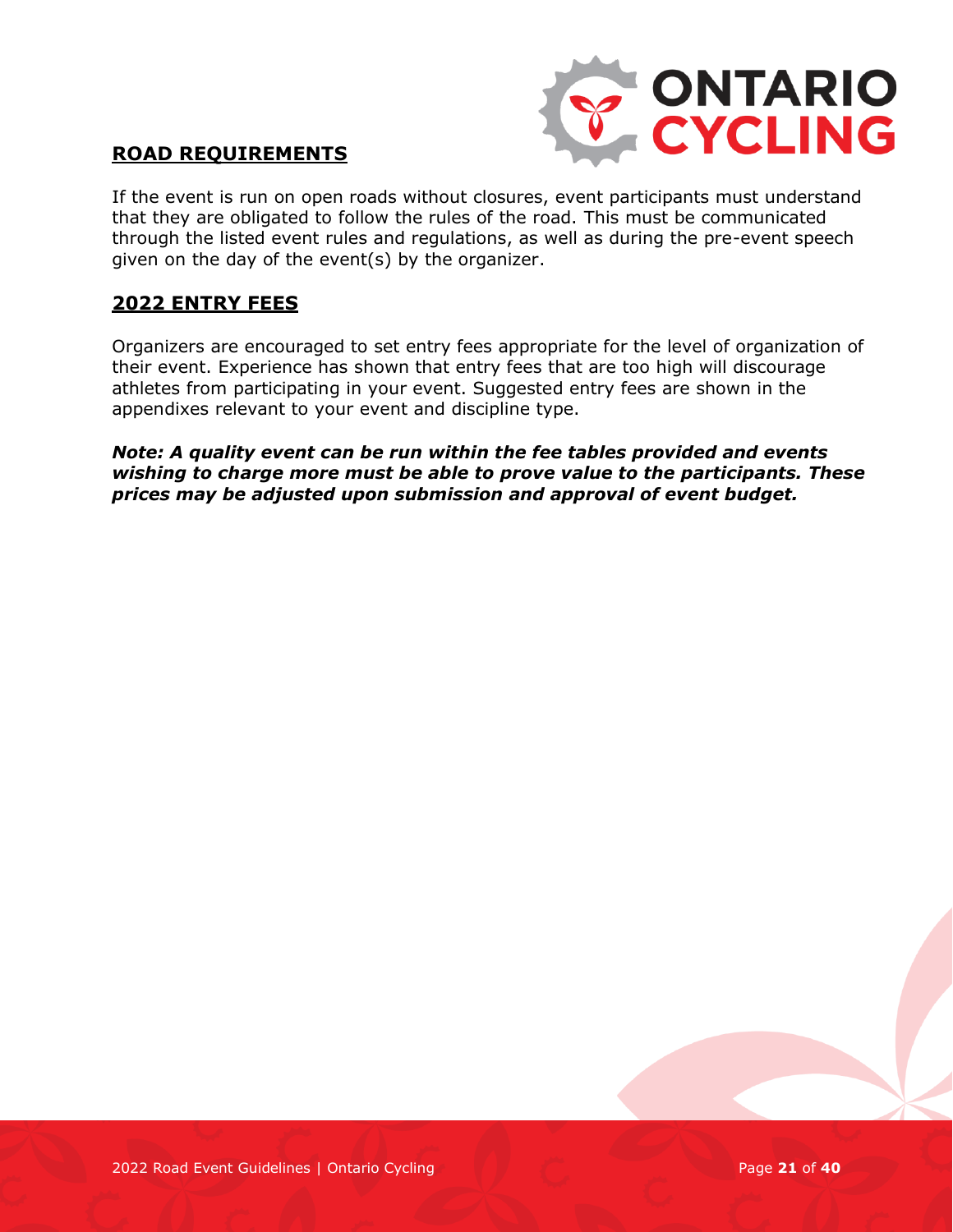

## <span id="page-21-0"></span>**APPENDICES**

#### <span id="page-21-1"></span>**APPENDIX A1: Road Events – Time Trial**

#### **Licensing Requirements**

| <b>Regional / Ontario Cup Series Race</b> |                       |                                |                    |  |
|-------------------------------------------|-----------------------|--------------------------------|--------------------|--|
| <b>Categories</b>                         | <b>One-Day Permit</b> | <b>Provincial Race License</b> | <b>UCI License</b> |  |
| Under 17 Women                            |                       | X                              | X                  |  |
| Under 17 Men                              |                       | X                              | X                  |  |
| Para                                      |                       | X                              | X                  |  |
| Master A Women                            |                       | X                              | X                  |  |
| Master B Women                            |                       | X                              | X                  |  |
| Elite 3 Women                             |                       | X                              | $\pmb{\times}$     |  |
| Elite 1,2 Women                           |                       | X                              | X                  |  |
| Master 3 Men                              |                       | X                              | X                  |  |
| Master 2 Men                              |                       | $\mathsf{X}$                   | X                  |  |
| Master 1 Men                              |                       | X                              | X                  |  |
| Elite 4 Men                               |                       | $\mathsf{X}$                   | $\mathsf{X}$       |  |
| Elite 3 Men                               |                       | X                              | X                  |  |
| Elite 1,2 Men                             |                       | $\mathsf{X}$                   | X                  |  |
| Sportif/Eddy Merckx                       | X                     | $\mathsf{X}$                   | X                  |  |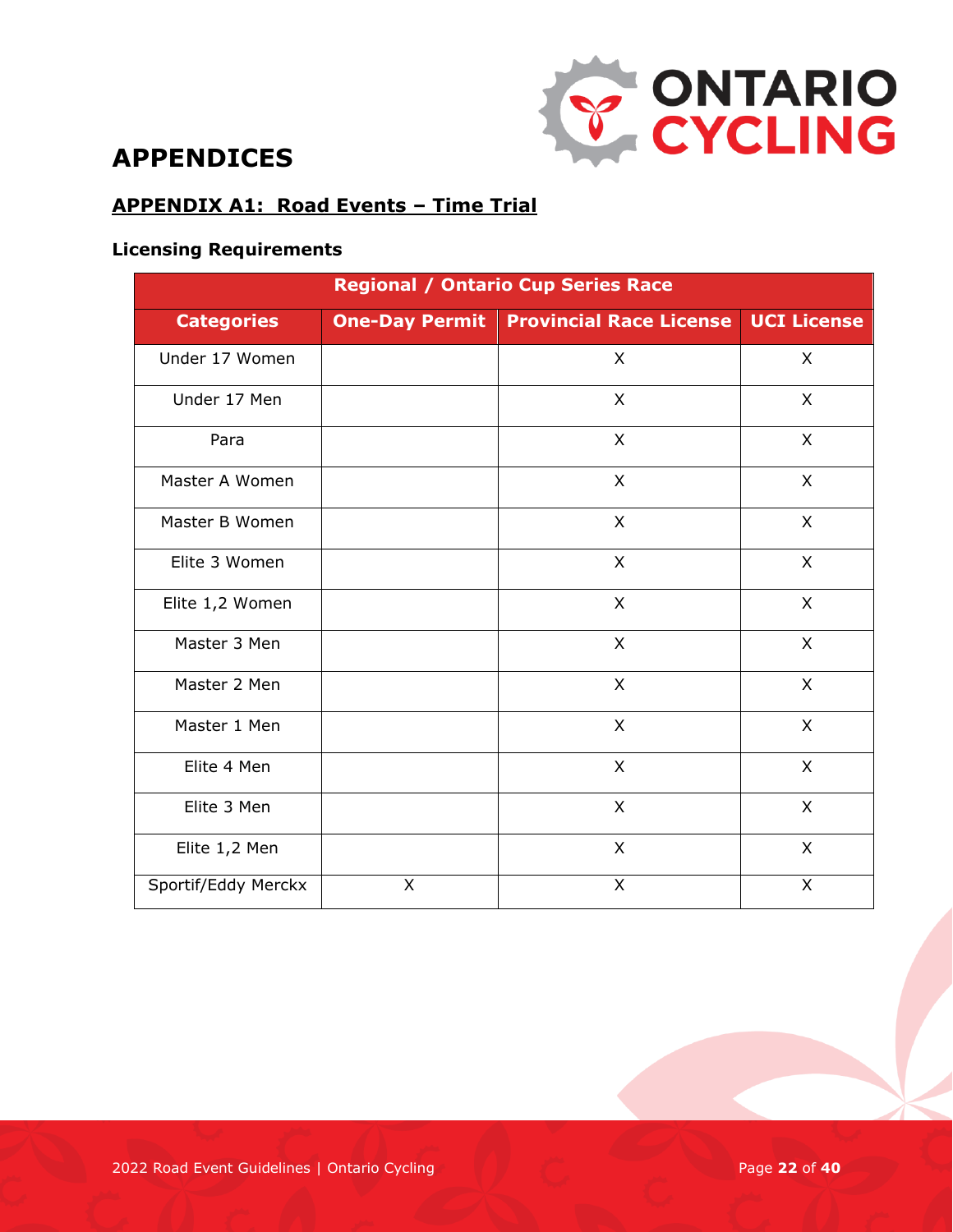

| <b>Provincials or Age-Based Events</b> |                                  |                                           |                     |  |
|----------------------------------------|----------------------------------|-------------------------------------------|---------------------|--|
| <b>Championship Categories</b>         | <b>One-Day</b><br><b>Permits</b> | <b>Provincial Race</b><br><b>Licenses</b> | <b>UCI</b> Licenses |  |
| Para                                   |                                  | X                                         | X                   |  |
| Under 17 Men                           |                                  | X                                         | X                   |  |
| U19 Men                                |                                  | X                                         | X                   |  |
| U23 Men                                |                                  | X                                         | $\mathsf{X}$        |  |
| Master A Men (35-44 Years)             |                                  | $\mathsf{X}$                              | $\mathsf{X}$        |  |
| Master B Men (45-54 Years)             |                                  | X                                         | $\mathsf{X}$        |  |
| Master C Men (55-64 Years)             |                                  | X                                         | X                   |  |
| Master D Men (65+ Years)               |                                  | X                                         | $\overline{X}$      |  |
| Elite Men                              |                                  | X                                         | X                   |  |
| Under 17 Women                         |                                  | X                                         | X                   |  |
| U19 Women                              |                                  | X                                         | X                   |  |
| U23 Women                              |                                  | X                                         | X                   |  |
| Master A Women (35-44 Years)           |                                  | X                                         | X                   |  |
| Master B Women (45-54 Years)           |                                  | X                                         | X                   |  |
| Master C Women (55-64 Years)           |                                  | X                                         | X                   |  |
| Master D Women (65+)                   |                                  | X                                         | X                   |  |
| Elite Women                            |                                  | X                                         | X                   |  |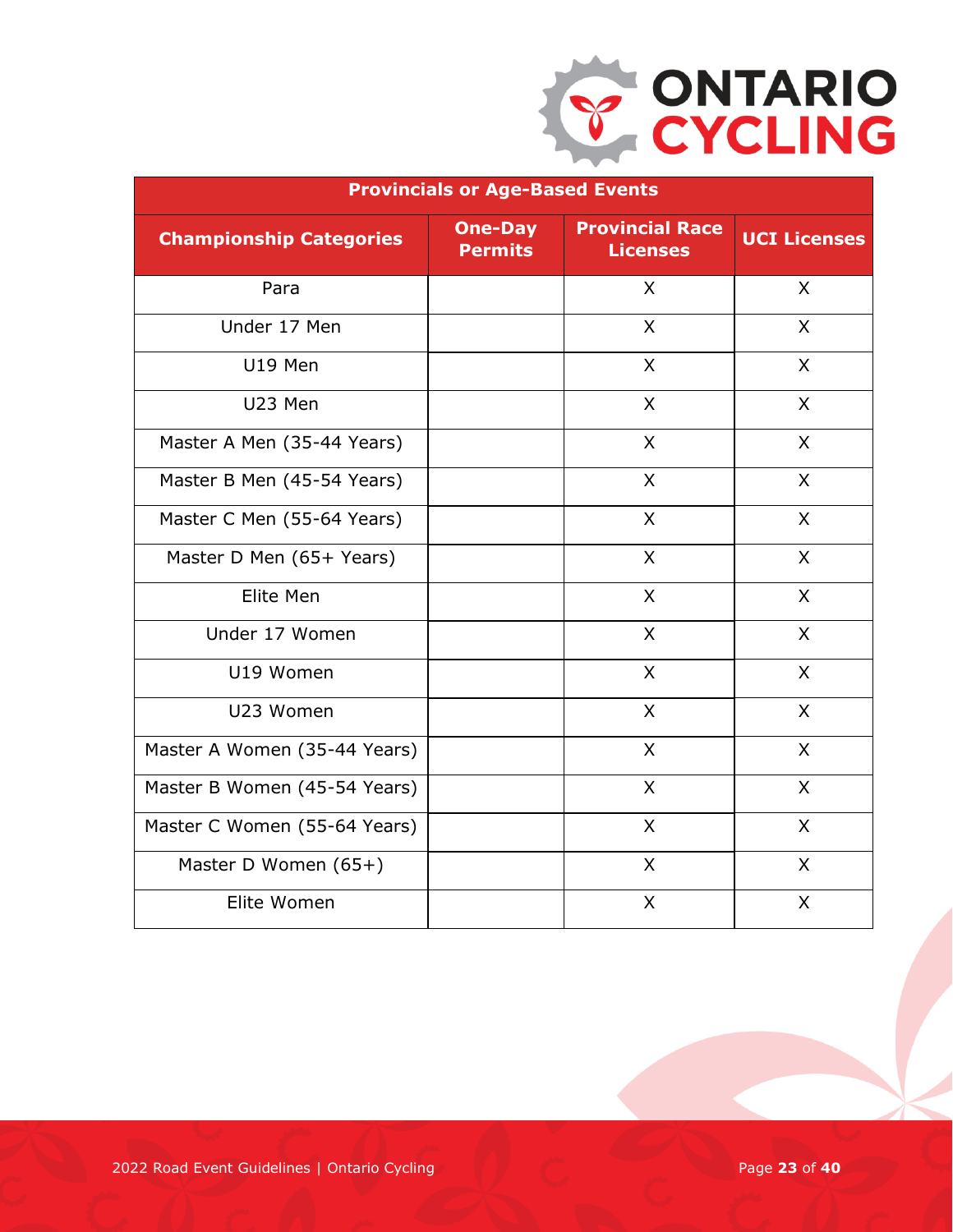

| <b>Other Categories</b> | <b>One-Day</b><br><b>Permits</b> | <b>Provincial Race</b><br>Licenses | <b>UCI Licenses</b> |
|-------------------------|----------------------------------|------------------------------------|---------------------|
| 15 KM Sportif           |                                  |                                    |                     |
| 30 KM Sportif           |                                  |                                    |                     |
| 40 KM Sportif           |                                  |                                    |                     |
| Eddy Merckx             |                                  |                                    |                     |

For all 2022 provincially sanctioned events in Ontario, a UCI or Provincial Race License is the requirement.

At OC's discretion, and in agreement with the Organizer on the terms, One-Day Permits may be made available. One-Day Permits may only be sold during pre-registration only (not available onsite) at a cost of:

- $\bullet$  \$15.00 for Adults  $(19+)$
- \$10.00 for Youth (U19)

Riders are only eligible to purchase three single One-Day Permits for the season. After three One-Day Permits are purchased, a Provincial Race License or UCI Race License will be required to participate in future events. OC will be closely monitoring the number of One-Day Permits issued per rider.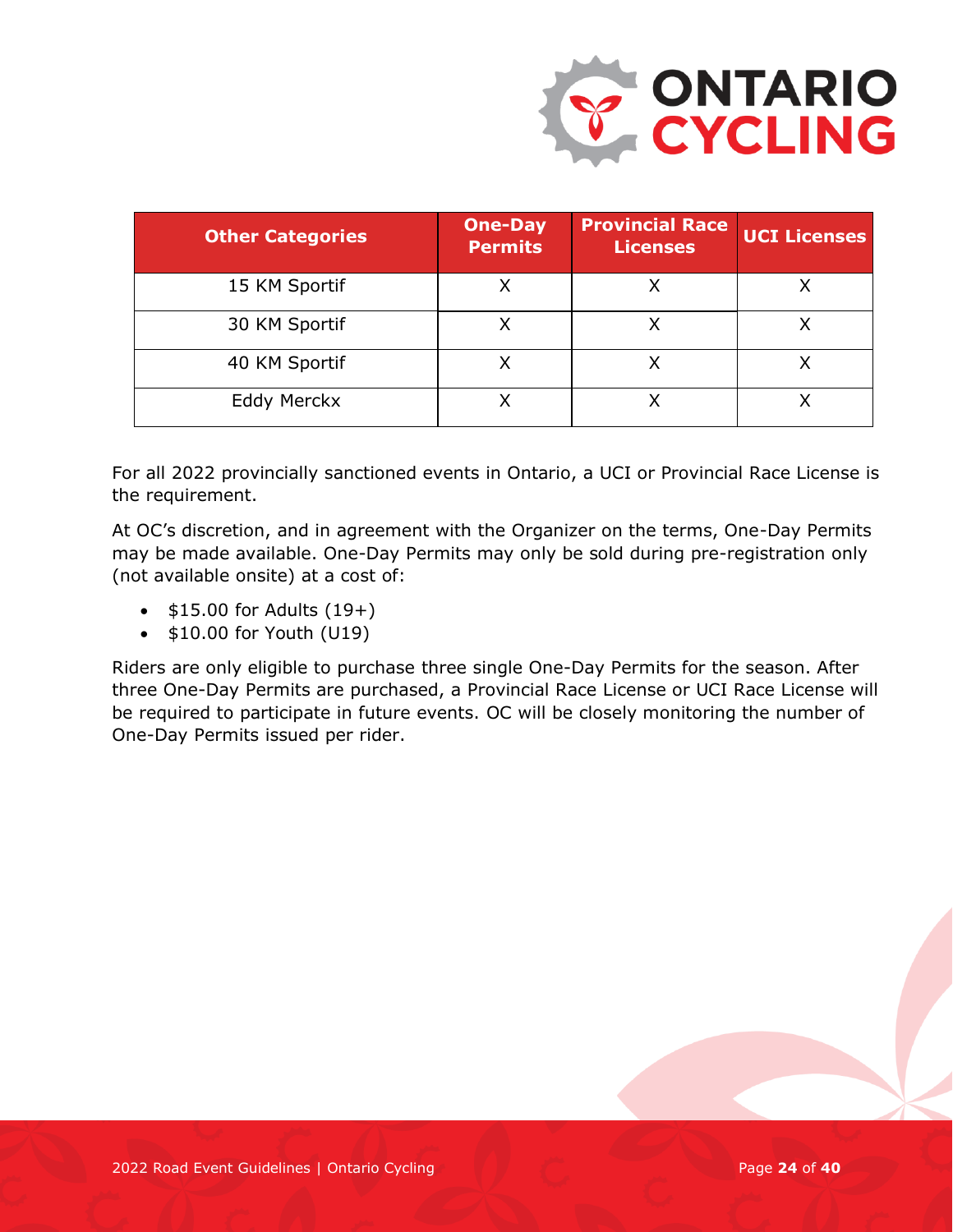

#### **Event Categories, Distances and Prices**

| <b>Regional/Ontario Cup/Ontario Time Trial Series</b>               |                                       |                      |  |
|---------------------------------------------------------------------|---------------------------------------|----------------------|--|
| <b>Categories</b>                                                   | <b>Recommended</b><br><b>Distance</b> | <b>Entry Fee Cap</b> |  |
| Para (Handcycle & Trike)                                            | <b>15 KM</b>                          |                      |  |
| Under 17 Women                                                      | <b>15 KM</b>                          |                      |  |
| Under 17 Men                                                        | <b>15 KM</b>                          |                      |  |
| Para (Tandem and "C" Class)                                         | <b>30 KM</b>                          |                      |  |
| Master A Women                                                      | <b>30 KM</b>                          |                      |  |
| Master B Women                                                      | 30 KM                                 |                      |  |
| Elite 3 Women                                                       | <b>30 KM</b>                          |                      |  |
| Elite 1,2 Women                                                     | 30 KM                                 |                      |  |
| Master 3 Men                                                        | 30 KM                                 |                      |  |
| Elite 3 Men                                                         | 30 KM                                 |                      |  |
| Elite 4 Men                                                         | <b>30 KM</b>                          | $$85.^{00}$ + Fees   |  |
| <b>Eddy Merckx</b>                                                  | 30 KM                                 |                      |  |
| Master 2 Men                                                        | <b>40 KM</b>                          |                      |  |
| Master 1 Men                                                        | <b>40 KM</b>                          |                      |  |
| Elite 1,2 Men                                                       | <b>40 KM</b>                          |                      |  |
| 15 KM Sportif*                                                      | <b>15 KM</b>                          |                      |  |
| 30 KM Sportif*                                                      | 30 KM                                 | $$55.^{00}$ + Fees   |  |
| 40 KM Sportif*                                                      | <b>40 KM</b>                          |                      |  |
| *Note: A Sportif category must be provided for each unique distance |                                       |                      |  |

**Please contact OC office for more information**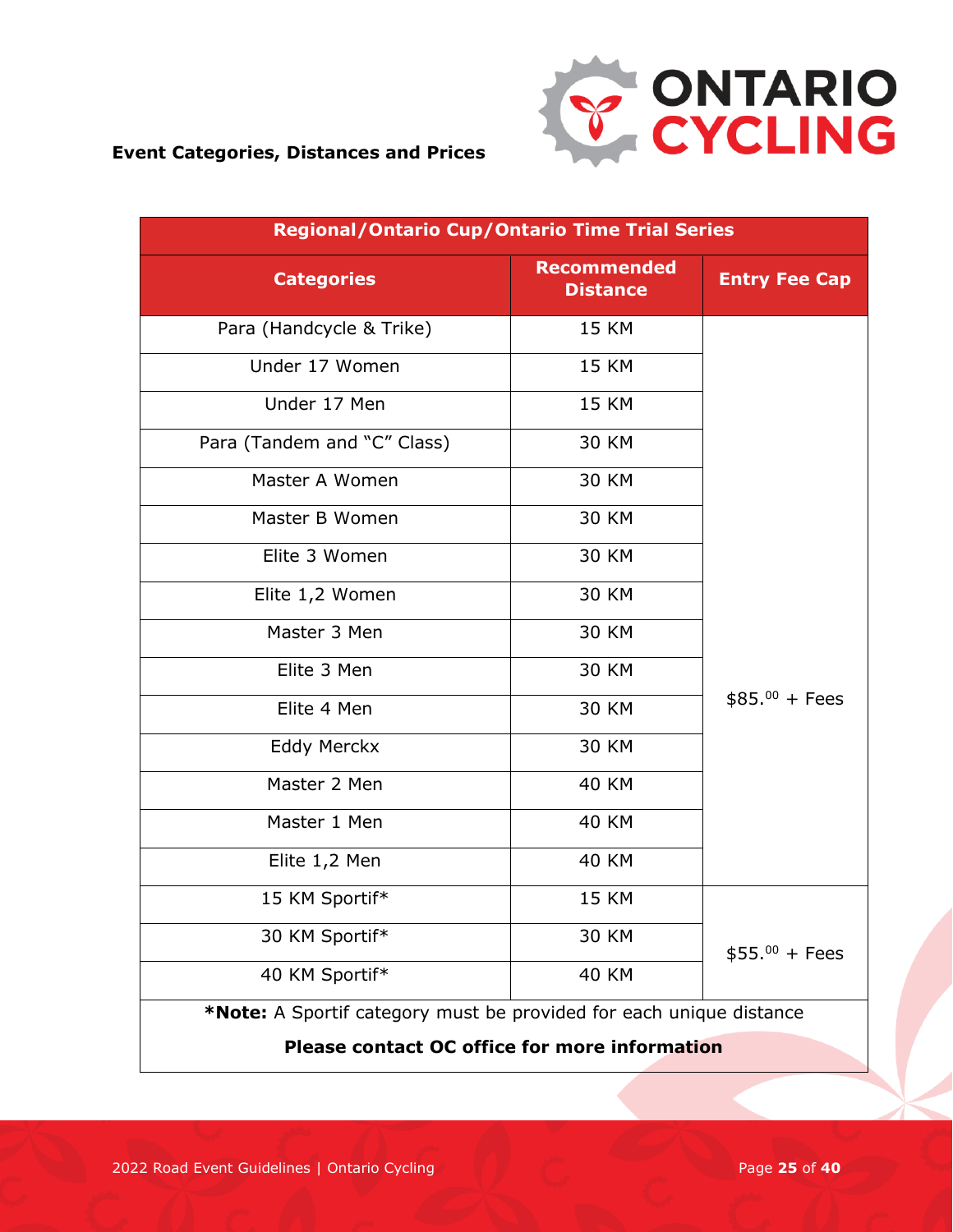

|                            | <b>Provincials/Age-Based Event</b>    |                      |
|----------------------------|---------------------------------------|----------------------|
| <b>Categories</b>          | <b>Recommended</b><br><b>Distance</b> | <b>Entry Fee Cap</b> |
| Under 17 Women             | <b>15 KM</b>                          |                      |
| Under 17 Men               | <b>15 KM</b>                          |                      |
| Para (Handcycling / Trike) | <b>15 KM</b>                          |                      |
| Para (Tandem / "C" Class)  | <b>30 KM</b>                          |                      |
| Master A 35-44 Women       | <b>30 KM</b>                          |                      |
| Master B 45-54 Women       | <b>30 KM</b>                          |                      |
| Master C 55-64 Women       | <b>30 KM</b>                          |                      |
| Master D 65+ Women         | <b>30 KM</b>                          |                      |
| Elite Women                | <b>30 KM</b>                          | $$85.^{00}$ + Fees   |
| U19 Women                  | <b>30 KM</b>                          |                      |
| U23 Women                  | <b>30 KM</b>                          |                      |
| Master A 35-44 Men         | <b>40 KM</b>                          |                      |
| Master B 45-54 Men         | <b>40 KM</b>                          |                      |
| Master C 55-64 Men         | 30 KM                                 |                      |
| Master D 65+ Men           | <b>30 KM</b>                          |                      |
| Elite Men                  | <b>40 KM</b>                          |                      |
| U19 Men                    | <b>40 KM</b>                          |                      |
| U23 Men                    | <b>40 KM</b>                          |                      |

| <b>Other Categories</b> | <b>Recommended</b><br><b>Distance</b> | <b>Entry Fee Cap</b> |
|-------------------------|---------------------------------------|----------------------|
| 15 KM Sportif           | 15 KM                                 |                      |
| 30 KM Sportif           | 30 KM                                 | $$55.^{00}$ + Fees   |
| 40 KM Sportif           | 40 KM                                 |                      |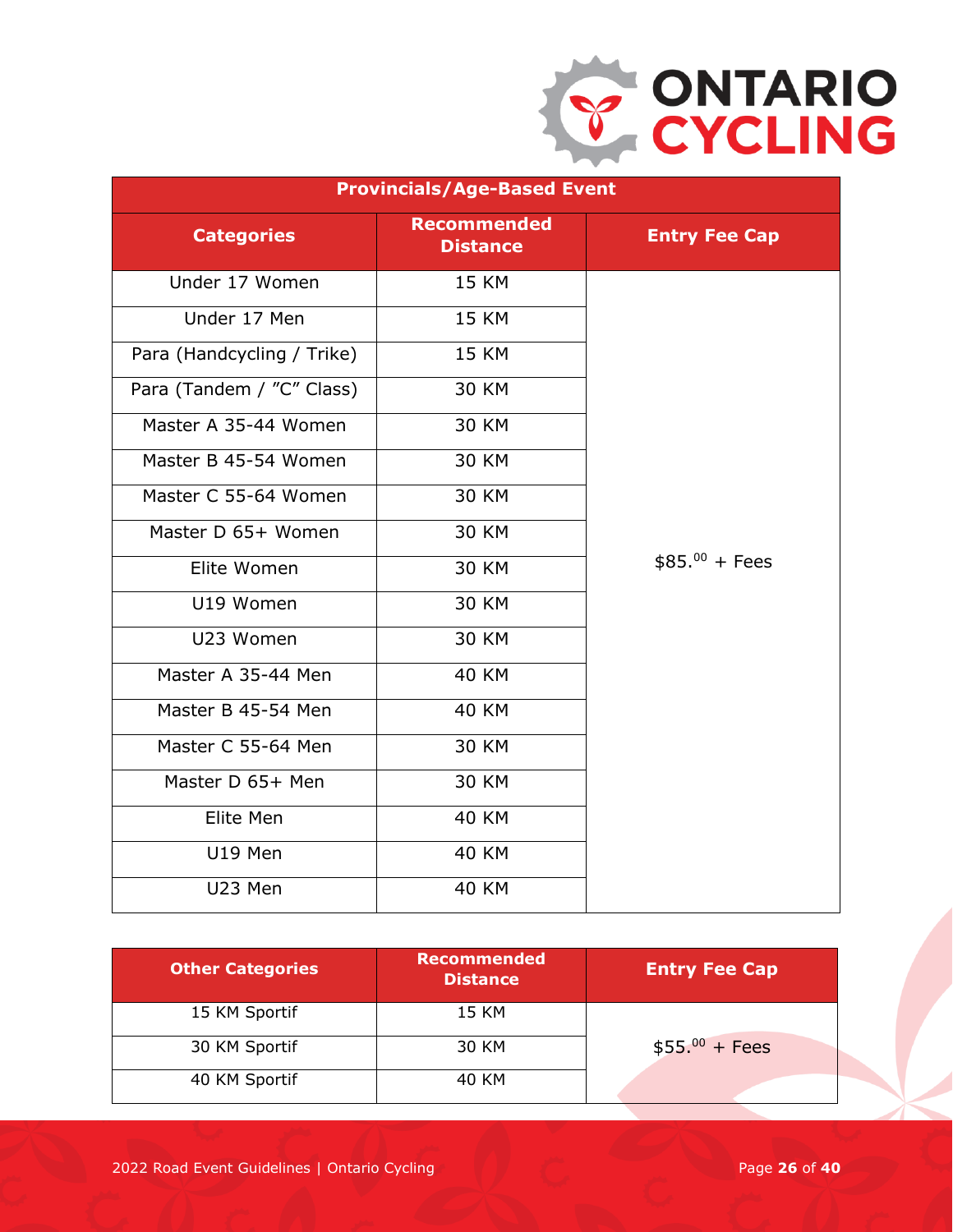

#### **Note:** *Events wishing to charge more must be able to prove value to the participants.*

#### **Time Trial Course Design**

Recommended race distances for each category can be found within the chart located above. If organizers wish to run a race that is more than 10% longer or shorter than the recommended race distances, approval must be received by OC. With approval, an organizer may be able to shorten early season or late season events by up to 25%.

The course should be designed with safety in mind. Roads should be paved without serious defects and corners must be swept. In addition, an ambulance must be able to access any part of the course. Courses should avoid any situation where a rider may have to yield his/her pace. Turnarounds, if any, should be in highly visible, open spots. The finish area should be at least 100 metres offset from the start.

#### **Time Trial Course Requirements**

- Start area would ideally be on a closed road
- Where possible the last 5, 4, 3, 2, 1 KM of the course should be marked
- Corners should be swept
- Turnarounds should be clearly marked by pylons with at least 6 metres of radius of course maintained around the turn. Signage indicating prior notice of upcoming turnaround is required
- Organizers should have a volunteer at the turnaround in case assistance is needed
- The finish should be barricaded with sturdy inter-connecting metal barriers for 150 metres after the line. Where possible, the finish must be on a straight line, clear of traffic
- Course length should be ideally between 15km and 40km (either as an out and back or a loop) for Ontario Time Trial Series Events.
- If choosing a two up Time Trial on a closed course, the distance can be shorter.
- The Start should have marked off spots for each rider to stage that provides the minimum physical distancing requirement of 2m.
- Organizers may want to consider doing this on the side of the road or grass (if applicable) to be given more space.
- Riders should be seeded on the start list in order of presumed fastest rider to slowest rider with pre-arranged starting times.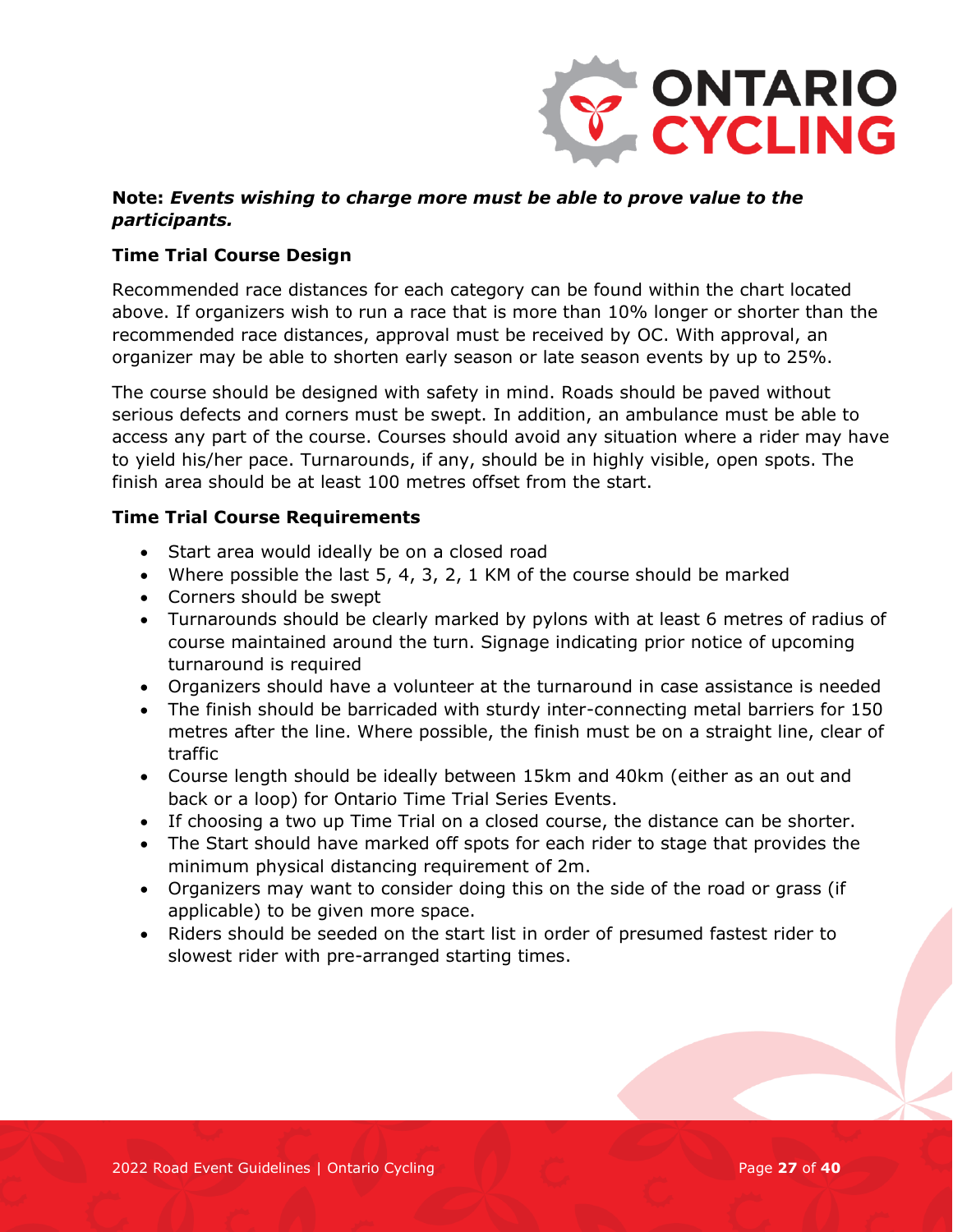

- The Start/Finish area must be always controlled. Depending on the venue, this may require metal connecting barriers. In addition, ALL course crossings should always have a designated volunteer/police presence as well as at any turnaround point.
- If doing an out and back course, organizers must have either a Commissaire or volunteer at the midway point recording which riders made the turnaround.
- For the 2022 season, organizers will be able to select their own timer; however, are encouraged to employ a reliable timing system which can accommodate their race format and publish online results in an accurate and timely fashion. Results should not be posted at the event site to avoid a congregation area. Due to changes in scheduling and restrictions, riders from the same category may ride within the same session but not necessarily in succession. However, all riders within a category should race within the same session.

#### **Time Trial Officials**

At least one (1) official is recommended for Regional events. Organizers supplying their own qualified licensed officials may be able to reduce the number assigned to them. Payment of officials is the responsibility of the organizer, as well as overnight accommodation and per diem where applicable. Ontario Cup/Ontario Time Trial events require a minimum of 3 to 6 officials. Provincial Championship events may require a minimum of 5 to 6 officials. Number of officials are subject to review depending on the event. Officials are to be paid by the organizer.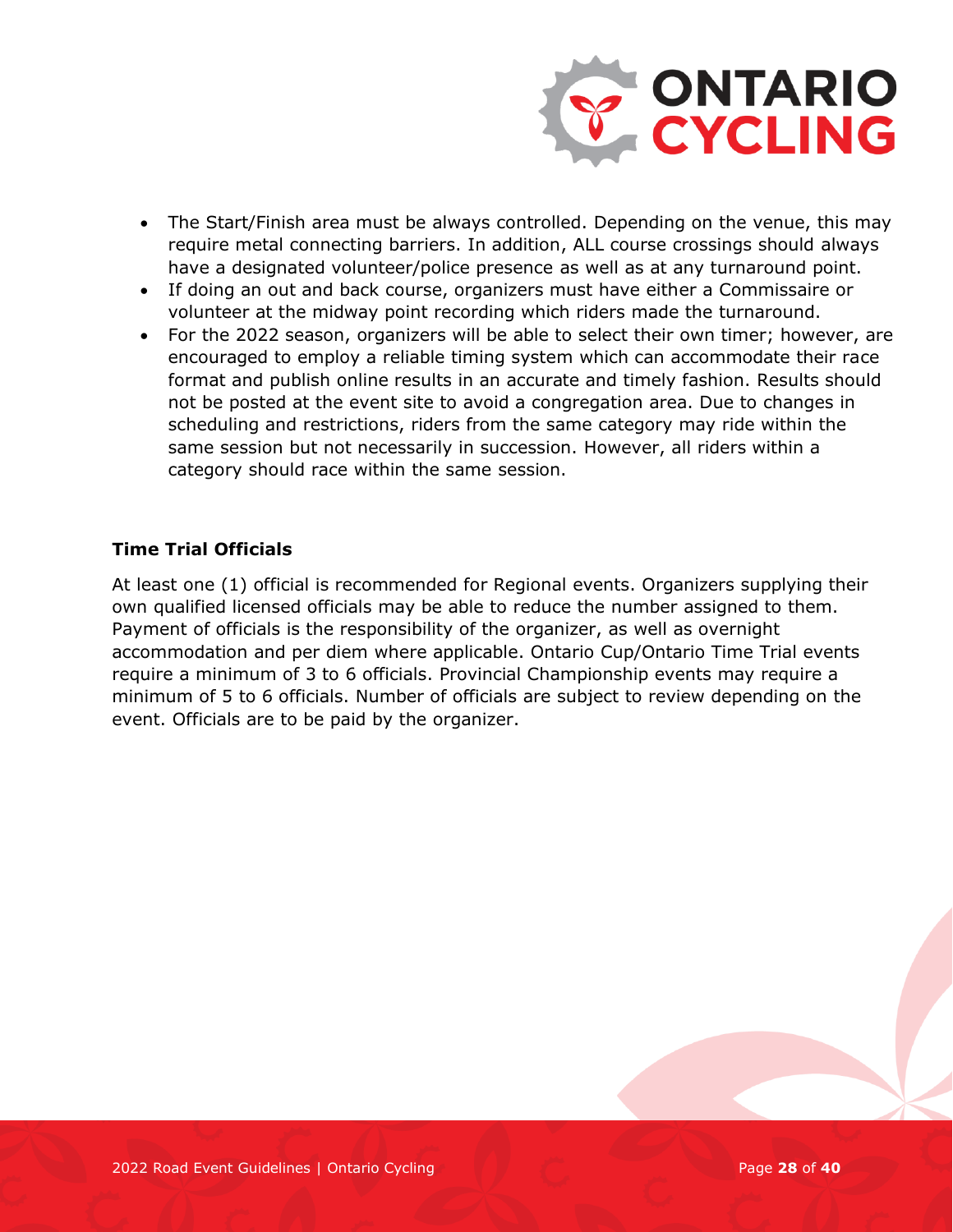

#### <span id="page-28-0"></span>**APPENDIX A2: Road Events – Criterium and Road Races**

| <b>Regional / Cycle for All / Weekly Series Events</b>                                                                         |  |  |  |
|--------------------------------------------------------------------------------------------------------------------------------|--|--|--|
| <b>Provincial Race</b><br><b>UCI</b><br><b>One-Day</b><br><b>Category</b><br><b>Permit</b><br><b>License</b><br><b>License</b> |  |  |  |
| Beginner - Male / Female                                                                                                       |  |  |  |
| Sportif - Male / Female                                                                                                        |  |  |  |
| Open - Male / Female                                                                                                           |  |  |  |

#### **Criterium and Road Race Licensing Requirements**

| <b>Ontario Cup / Regional Race</b> |                                 |                                          |                              |
|------------------------------------|---------------------------------|------------------------------------------|------------------------------|
| <b>Categories</b>                  | <b>One-Day</b><br><b>Permit</b> | <b>Provincial Race</b><br><b>License</b> | <b>UCI</b><br><b>License</b> |
| Master A Women (35-44)             |                                 | X                                        | X                            |
| Master B Women $(45+)$             |                                 | X                                        | $\mathsf{X}$                 |
| Master 1 Men (35+ years)           |                                 | $\mathsf{X}$                             | X                            |
| Master 2 Men (35+ years)           |                                 | $\mathsf{X}$                             | X                            |
| Master 3 Men (35+ years)           |                                 | $\mathsf{X}$                             | X                            |
| Elite 1,2 Women                    |                                 | X                                        | $\mathsf{X}$                 |
| Elite 3 Women                      |                                 | X                                        | $\mathsf{X}$                 |
| Elite 1,2 Men                      |                                 | X                                        | $\sf X$                      |
| Elite 3 Men                        |                                 | $\mathsf{X}$                             | $\mathsf{X}$                 |
| Elite 4 Men                        |                                 | X                                        | X                            |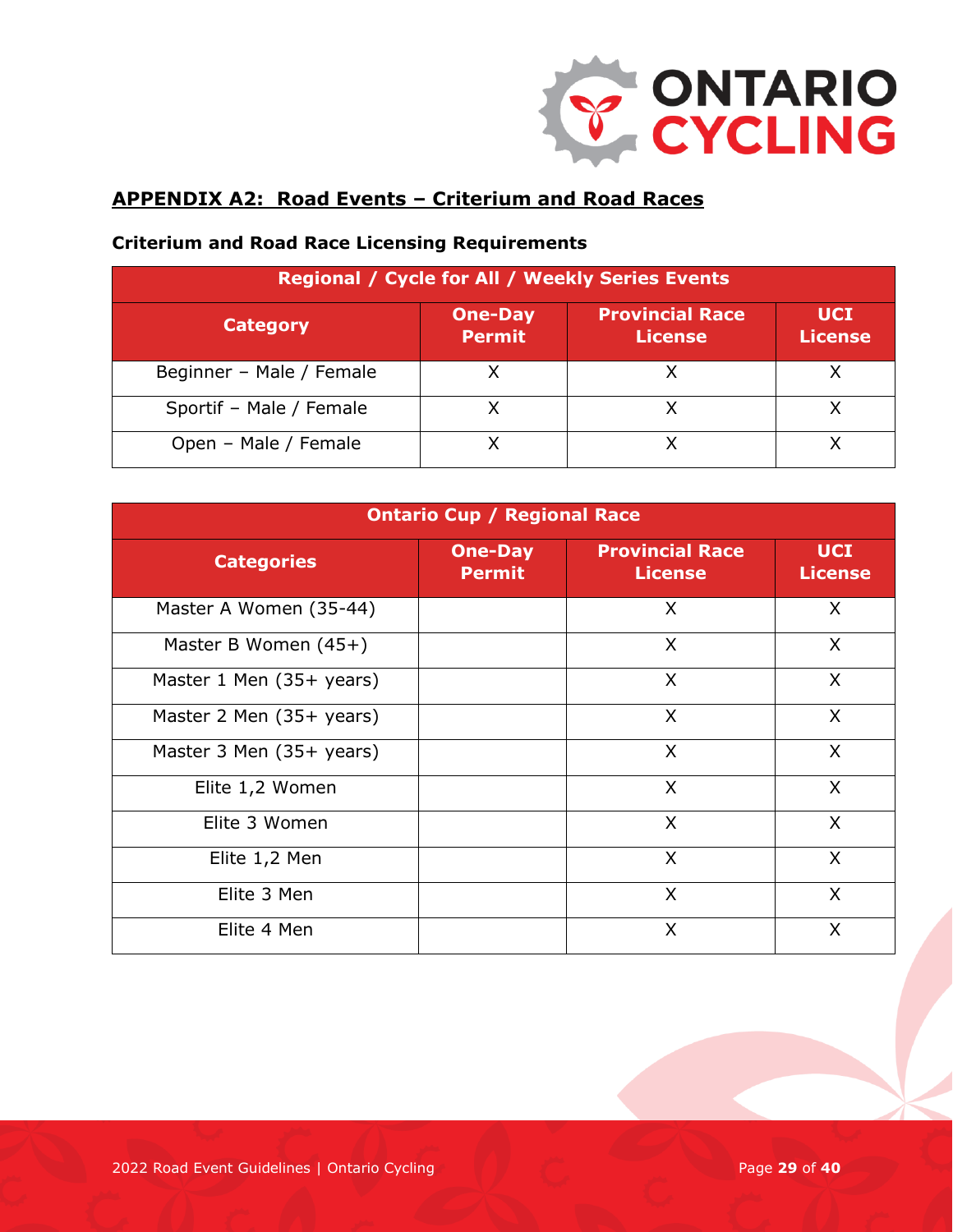

| <b>Provincial Championships</b> |                                 |                                           |                               |  |
|---------------------------------|---------------------------------|-------------------------------------------|-------------------------------|--|
| <b>Categories</b>               | <b>One-Day</b><br><b>Permit</b> | <b>Provincial Race</b><br><b>Licenses</b> | <b>UCI</b><br><b>Licenses</b> |  |
| U19 Men                         |                                 | X                                         | X                             |  |
| U23 Men                         |                                 | $\mathsf{X}$                              | X                             |  |
| Master A 35-44 Men              |                                 | $\mathsf{X}$                              | X                             |  |
| Master B 45-54 Men              |                                 | X                                         | X                             |  |
| Master C 55-64 Men              |                                 | $\mathsf{X}$                              | X                             |  |
| Master D 65+ Men                |                                 | $\sf X$                                   | X                             |  |
| Elite Men                       |                                 | X                                         | X                             |  |
| U19 Women                       |                                 | $\mathsf{X}$                              | X                             |  |
| U23 Women                       |                                 | $\sf X$                                   | X                             |  |
| Master A 35-44 Women            |                                 | X                                         | X                             |  |
| Master B 45-54 Women            |                                 | $\mathsf{X}$                              | X                             |  |
| Masters C 55+ Women             |                                 | X                                         | X                             |  |
| Elite Women                     |                                 | X                                         | X                             |  |

The Provincial Championships will run utilizing UCI age-based categories. OCup points will not be awarded at these events. Provincial Championships are organized according to distances and regulations based on National Championships. *Registration is open to all licensed riders but only Ontario-licensed riders are eligible for medals.*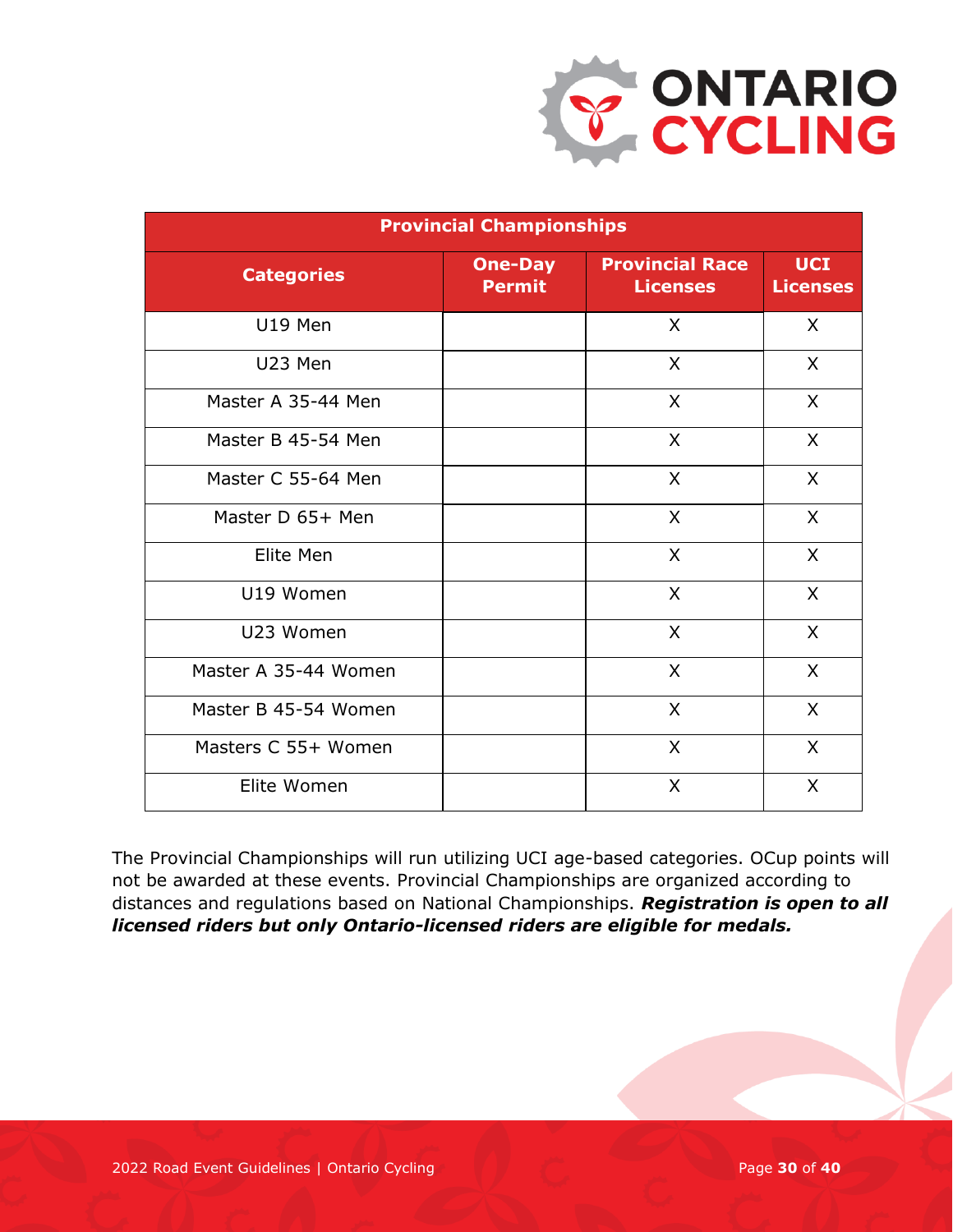

#### **Criterium and Road Race Event Categories, Distances and Prices**

| <b>Regional and OCup Road Series Events</b> |                  |                      |                   |                   |
|---------------------------------------------|------------------|----------------------|-------------------|-------------------|
| <b>Categories</b>                           | <b>Distance</b>  | <b>Entry Fee Cap</b> | <b>Start Wave</b> | <b>Start Time</b> |
| Elite 4 Men                                 | $60 - 80$ km     |                      | A                 | 8:30 AM           |
| Master 3 Men (35+<br>years)                 | $60 - 80$ km     |                      | A                 | 8:32 AM           |
| Master A Women<br>$(35-44)$                 | $60 - 80$ km     |                      | A                 | 8:34 AM           |
| Master B Women<br>$(45+)$                   | $60 - 80$ km     | $$85.^{00} + Fees$   | A                 | 8:34 AM           |
| Elite 3 Women                               | $60 - 80$ km     |                      | A                 | 8:34 AM           |
| Elite 3 Men                                 | $80 - 100$<br>km |                      | B                 | 11:00 AM          |
| Master 2 Men (35+<br>years)                 | 80 km            |                      | B                 | 11:02 AM          |
| Elite 1,2 Women                             | $80 - 100$<br>km |                      | B                 | 11:04 AM          |
| Elite 1,2 Men                               | 130 km           |                      | $\mathsf{C}$      | 1:30 PM           |
| Master 1 Men (35+<br>years)                 | 100 km           |                      | $\mathsf{C}$      | 1:32 PM           |
| Sportif                                     | 20-40 km         |                      | $\mathsf{C}$      | 1:34 PM           |

*+ Fees refers to HST and online CCN administrative fees*

Note: Entry fees should not be increased for additional perks such as BBQ or t-shirts, etc.

Note: Regional events follow the same structure but upgrade points are not available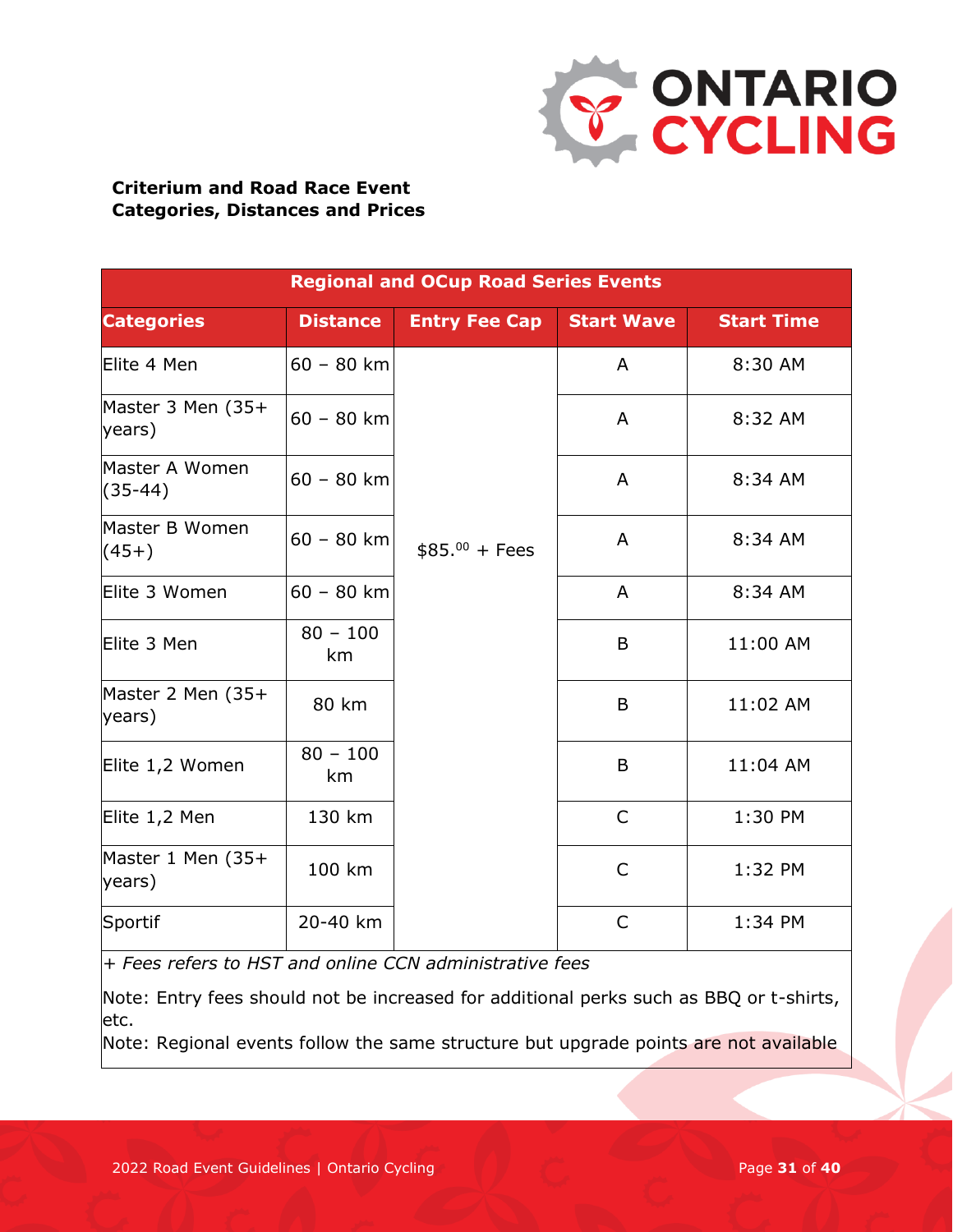

| <b>Regional and OCup Criterium Series Events</b> |                                 |                                |                             |                   |  |
|--------------------------------------------------|---------------------------------|--------------------------------|-----------------------------|-------------------|--|
| <b>Categories</b>                                | <b>Suggested</b><br><b>Time</b> | <b>Entry</b><br><b>Fee Cap</b> | <b>Start</b><br><b>Wave</b> | <b>Start Time</b> |  |
| Elite 4 Men                                      | 50 min                          |                                | A                           | 8:30 AM           |  |
| Master 3 Men                                     | 50 min                          |                                | A                           | 8:32 AM           |  |
| Elite 3 Men                                      | 50 min                          |                                | B                           | 9:30 AM           |  |
| Master 2 Men                                     | 50 min                          |                                | B                           | 9:32 AM           |  |
| Elite 1,2 Women                                  | 60 min                          | $$85.00 +$<br>Fees             | $\mathsf{C}$                | 10:30 AM          |  |
| Elite 3 Women                                    | 60 min                          |                                | $\mathsf{C}$                | 10:32 AM          |  |
| Master A Women (35-44 years)                     | 60 min                          |                                | $\mathsf{C}$                | 10:32 AM          |  |
| Master B Women (45+ years)                       | 60 min                          |                                | $\mathsf{C}$                | 10:32 AM          |  |
| Elite 1,2 Men                                    | 75 min                          |                                | D                           | 12:00 PM          |  |
| Master 1 Men $(35+)$                             | 75 min                          |                                | D                           | 12:02 PM          |  |

+ Fees refers to HST and online CCN administrative fees

Note: Entry fees should not be increased for additional perks such as BBQ or t-shirts, etc.

Note: Regional events follow the same structure but upgrade points are not available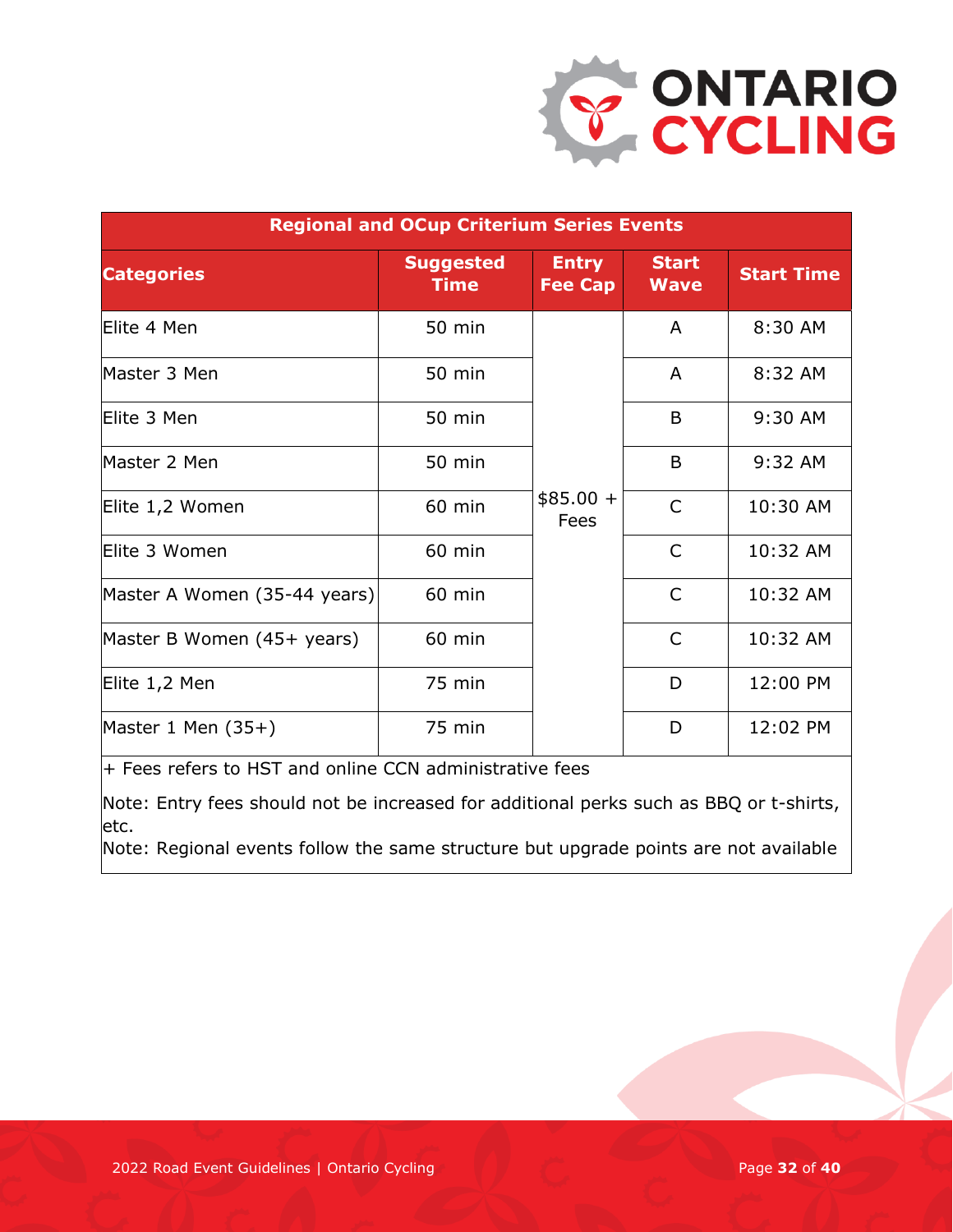

| <b>Provincial Road Race</b>       |                 |                      |                   |                   |  |
|-----------------------------------|-----------------|----------------------|-------------------|-------------------|--|
| <b>Categories</b>                 | <b>Distance</b> | <b>Entry Fee Cap</b> | <b>Start Wave</b> | <b>Start Time</b> |  |
| Master C Men (55-<br>64)          | $60 - 80$ km    |                      | A                 | 8:30 AM           |  |
| Master D Men<br>$(65+)$           | $60 - 80$ km    |                      | A                 | 8:30 AM           |  |
| U19 Women                         | $60 - 80$ km    |                      | $\overline{A}$    | 8:32 AM           |  |
| Master A Women<br>$(35-44)$       | $60 - 80$ km    |                      | A                 | 8:32 AM           |  |
| Master B Women<br>$(45-54)$       | $60 - 80$ km    |                      | A                 | 8:32 AM           |  |
| Master C Women<br>$(55+)$         | $60 - 80$ km    | $$85.^{00}$ + Fees   | A                 | 8:32 AM           |  |
| U19 Men                           | 100-120 km      |                      | B                 | 11:00 AM          |  |
| Master B Men (45-<br>$ 54\rangle$ | 80 km           |                      | B                 | 11:02 AM          |  |
| Elite Women                       | 80 -100 km      |                      | B                 | 11:04 AM          |  |
| U23 Women                         | 80-100 km       |                      | B                 | 11:04 AM          |  |
| U23 Men                           | 160 km          |                      | $\mathsf{C}$      | 1:30 PM           |  |
| Elite Men                         | 160 km          |                      | $\mathsf{C}$      | 1:30 PM           |  |
| Master A Men (35-<br>44)          | 100 km          |                      | $\mathsf{C}$      | 1:32 PM           |  |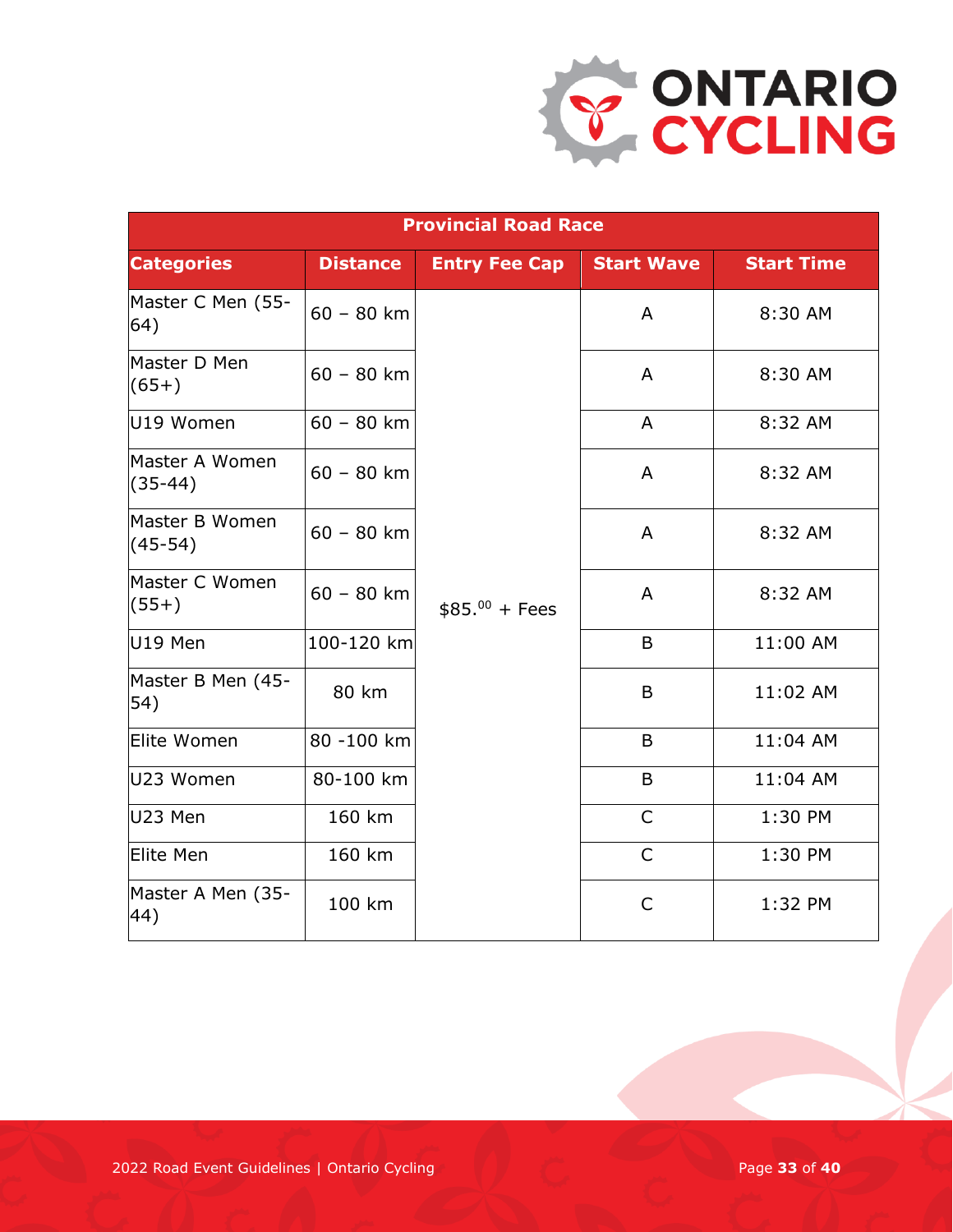

| <b>Provincial Crit Race</b> |                       |                         |                             |                   |  |
|-----------------------------|-----------------------|-------------------------|-----------------------------|-------------------|--|
| <b>Categories</b>           | <b>Suggested Time</b> | <b>Entry Fee</b><br>Cap | <b>Start</b><br><b>Wave</b> | <b>Start Time</b> |  |
| Master C Men (55-64)        | 50 min                |                         | A                           | 8:30 AM           |  |
| Master D Men $(65+)$        | 50 min                |                         | A                           | 8:30 AM           |  |
| U19 Men                     | 75 min                |                         | B                           | 9:30 AM           |  |
| Elite Women                 | 60 min                |                         | $\mathsf{C}$                | 11:00 AM          |  |
| U23 Women                   | 60 min                |                         | $\mathsf{C}$                | 11:00 AM          |  |
| U19 Women                   | 60 min                |                         | $\mathsf{C}$                | 11:00 AM          |  |
| Master A Women (35-44)      | 60 min                | $$85.00 +$<br>Fees      | $\overline{C}$              | 11:02 AM          |  |
| Master B Women (45-54)      | 60 min                |                         | $\mathsf{C}$                | 11:02 AM          |  |
| Master C Women (55+)        | 60 min                |                         | $\mathsf{C}$                | 11:02 AM          |  |
| Master A Men (35-44)        | 75 min                |                         | D                           | 12:30 PM          |  |
| Master B Men (45-54)        | 50 min                |                         | D                           | 12:32 PM          |  |
| Elite Men                   | 75 min                |                         | E                           | 2:00 PM           |  |
| U23 Men                     | 75 min                |                         | E                           | 2:00 PM           |  |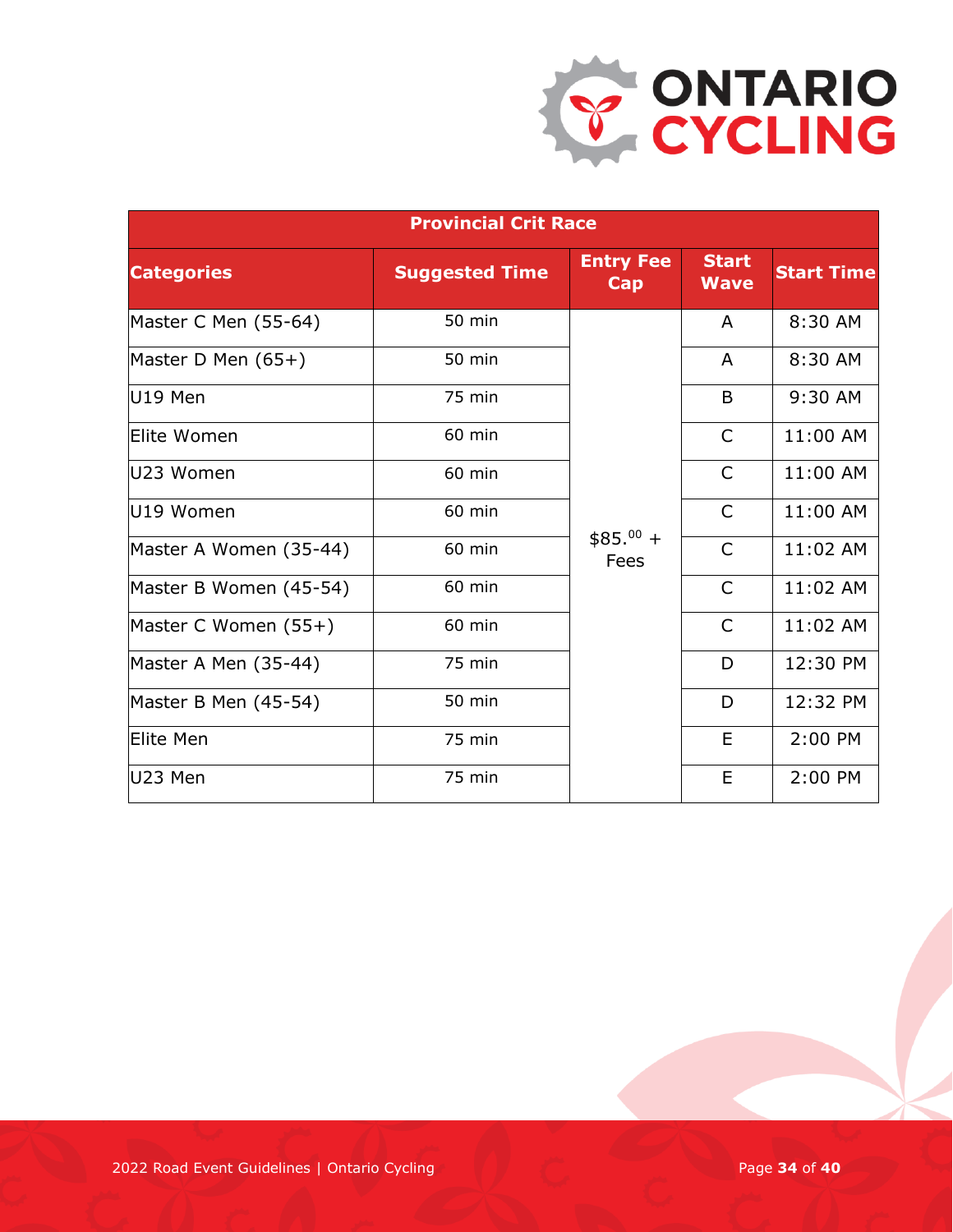

#### **Ontario Cup Road Series Points**

Ontario Cup Road Series Points are awarded to all categories, except for Sportif. Only riders who purchase their racing membership through OC are eligible for OCup points. DNF riders (riders who do not finish) are not entitled to OCup points.

The breakdown of OCup points are as follows for each category:

| <b>Place</b>          | <b>Points</b> | <b>Place</b>           | <b>Points</b> |
|-----------------------|---------------|------------------------|---------------|
| $1st$ Place           | 25 Points     | 9 <sup>th</sup> Place  | 7 Points      |
| $2nd$ Place           | 20 Points     | 10 <sup>th</sup> Place | 6 Points      |
| 3rd Place             | 16 Points     | 11 <sup>th</sup> Place | 5 Points      |
| 4 <sup>th</sup> Place | 13 Points     | 12 <sup>th</sup> Place | 4 Points      |
| 5 <sup>th</sup> Place | 11 Points     | 13 <sup>th</sup> Place | 3 Points      |
| 6 <sup>th</sup> Place | 10 Points     | 14 <sup>th</sup> Place | 2 Points      |
| 7 <sup>th</sup> Place | 9 Points      | 15 <sup>th</sup> Place | 1 Points      |
| 8 <sup>th</sup> Place | 8 Points      |                        |               |

| <b>Place</b>             | <b>Points</b> | <b>Place</b>           | <b>Points</b> |
|--------------------------|---------------|------------------------|---------------|
| <sup>st</sup> Place      | 25 Points     | 9 <sup>th</sup> Place  | 7 Points      |
| $\overline{^{nd}}$ Place | 20 Points     | 10 <sup>th</sup> Place | 6 Points      |
| $\overline{r}$ d Place   | 16 Points     | 11 <sup>th</sup> Place | 5 Points      |
| <sup>th</sup> Place      | 13 Points     | 12 <sup>th</sup> Place | 4 Points      |
| <sup>th</sup> Place      | 11 Points     | 13 <sup>th</sup> Place | 3 Points      |
| <sup>th</sup> Place      | 10 Points     | 14 <sup>th</sup> Place | 2 Points      |
| <sup>th</sup> Place      | 9 Points      | 15 <sup>th</sup> Place | 1 Points      |

**Note:** OCup points are different than upgrade points.

Ontario Cup Series Champions will be determined by the calculation of all OCup points earned per rider at all the OCup events in the series for the current year.

#### **Tie Breaking Policy – Ontario Cup Series Points**

When two or more riders are tied at the end of the Ontario Cup Series, the following criteria and procedure shall be utilized by OC office to determine which rider is awarded the higher place in the standings.

- Most race wins overall in the series.
- Overall Points Average (number of points divided by events attended).
- Highest placing in commonly attended events (who placed higher in the standings when both riders attended the same events).
- Highest placing in the last event of the series.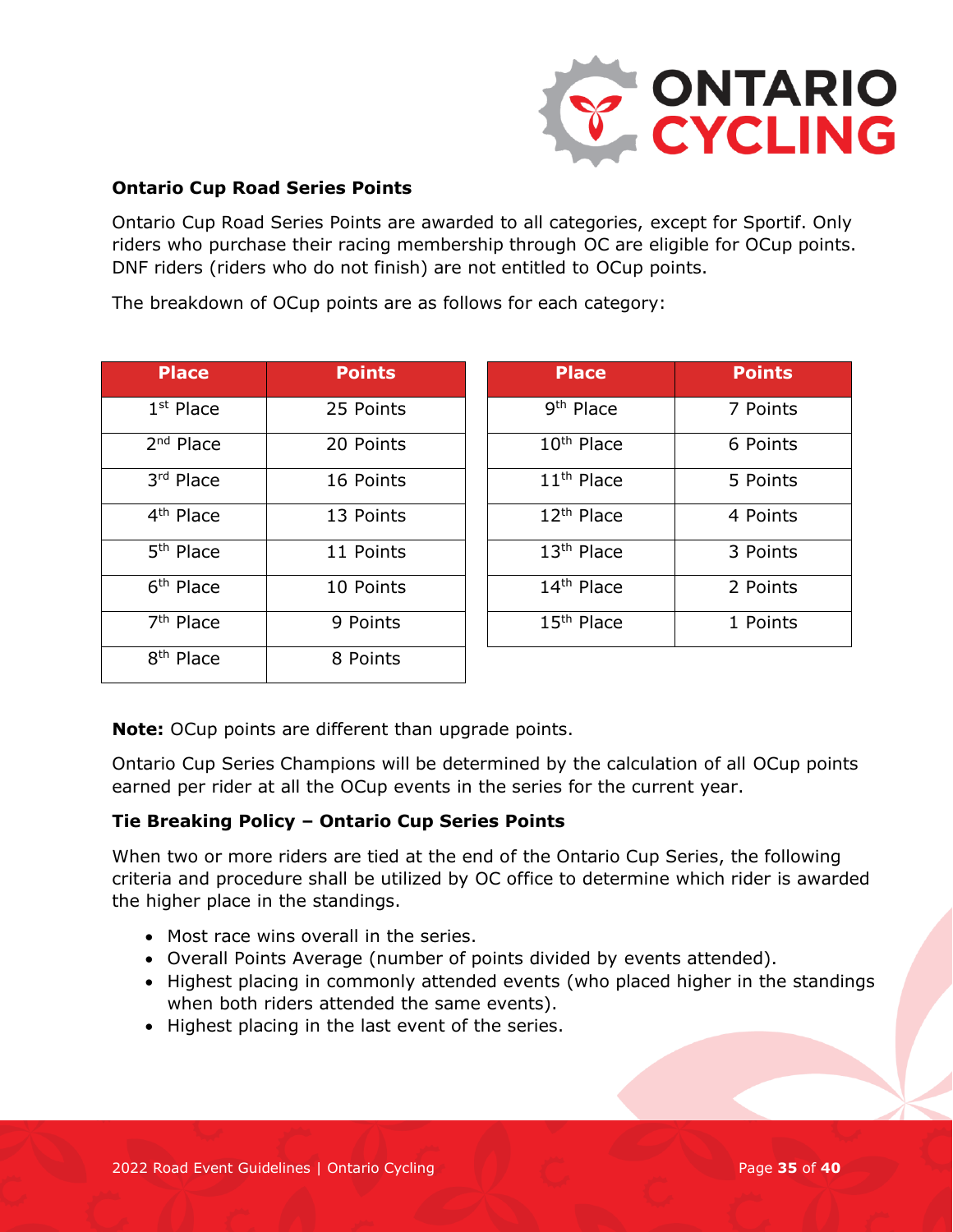

#### **Upgrade Points System**

Upgrade points will be awarded at all Ontario Cup races running standard ability-based categories. Upgrade points will be awarded for all categories based on field size. Points will be also awarded based on any combined field sizes (i.e., if multiple categories are combined to make the field). Points will not be broken out by category placing but rather placing in that combined field.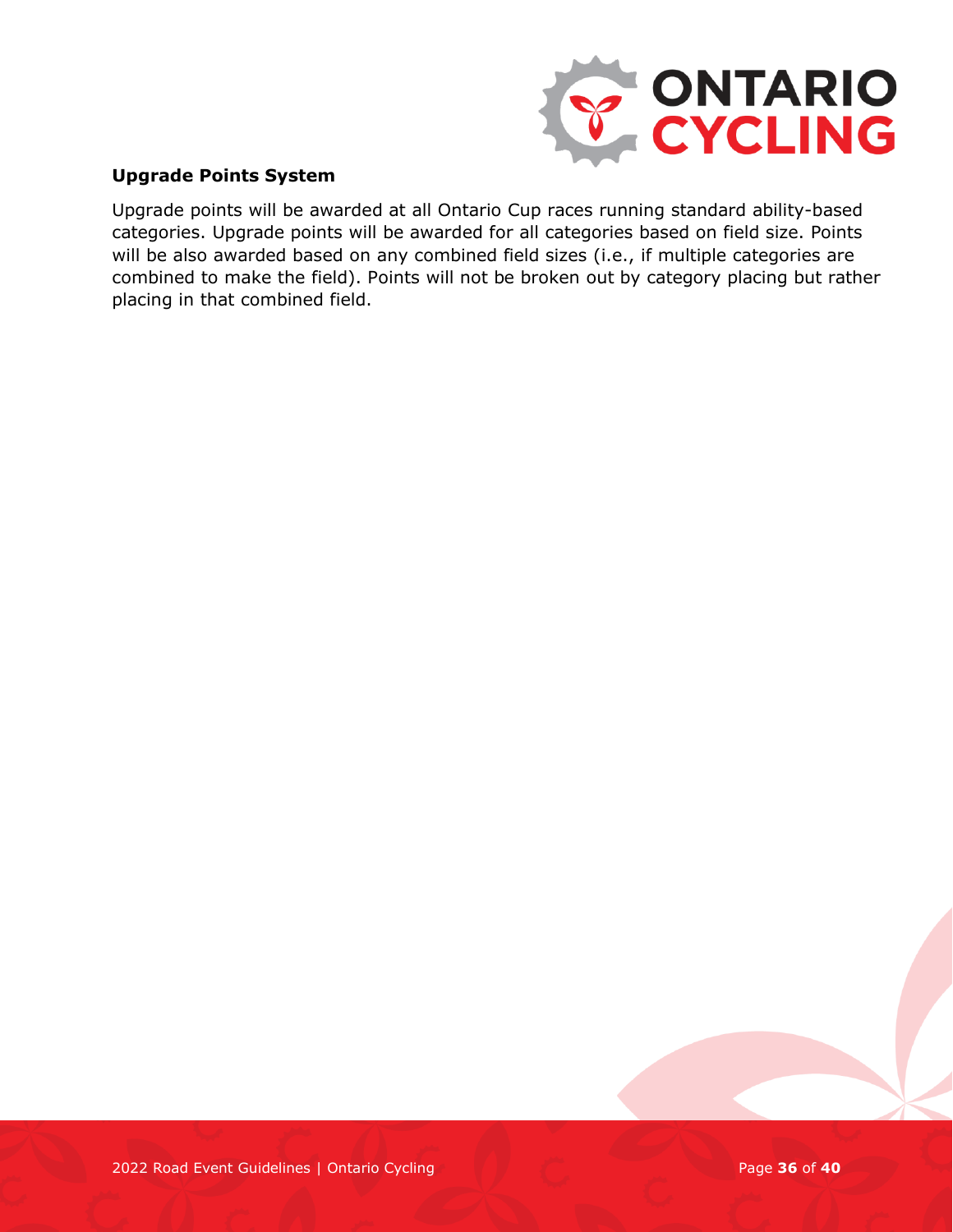

#### <span id="page-36-0"></span>**APPENDIX A3: Road Events – Youth**

The Youth Road Development Series was established as an introduction to youth between the ages of 9 and 18 to ability-based racing. The goal of the series is to build the skill level of youth, preparing them for lifelong enjoyment within the sport. This model allows athletes of different physical age, years in sport, skill and power levels to race alongside those with similar ability levels. Parents are reminded that the focus of the series is on the development of their child, as a cyclist, and that performance at youth races is not a reliable indicator of future international success. However, it is a key stepping-stone to building participation within the sport.

The Youth Road Development Series is guided by four (4) main principles. It is important to keep these principles in mind if you are a participant, parent, coach, or organizer.

#### 1. **Fun**

Keep a positive attitude and contribute to a positive atmosphere both in and out of competition.

#### 2. **Sportsmanship & Fair Play**

Play honestly and obey the letter and spirit of the rules.

#### 3. **Development**

Every young athlete deserves a program appropriate to their individual stage of development.

#### 4. **Participation**

Ensure everyone has a place to compete. The core format is comprised of a cycling race where the outcome is determined by the finish order across the line. The Organizer is responsible for all aspects regarding the race.

#### **Youth Licensing Requirements**

For all 2022 Youth Road Development Series events, registration will be open to both 2022 UCI Race License and 2022 Provincial Race License holders with a valid race category on their card and be between 8 and 18 years of age as of December  $31^{st}$ , 2022.

In addition, organizers of Ontario Youth Road Development Series events will have the option to offer one-day permits as part of their event should they choose. This must be done via online registration only. Please contact OC for more details should you be interested. An insurance premium will apply.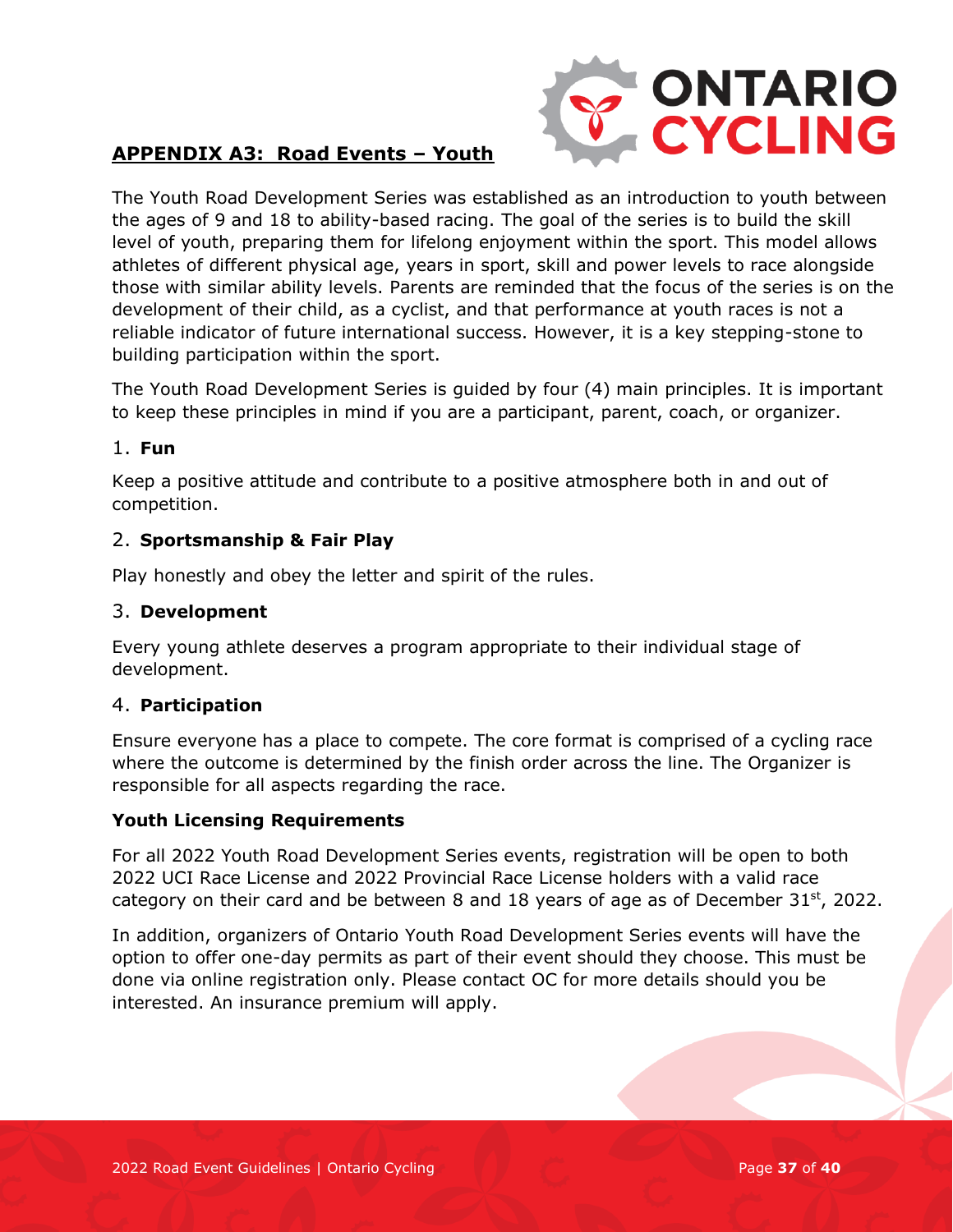

We encourage organizers to reach out to local area cycling clubs to encourage participation in their events and OC will help in marketing the event through its website and social media channels.

#### **Youth Format**

A 2022 Youth Road Development Series event shall be comprised of a minimum of two events Non-traditional events may be considered upon review by OC. Suggested events include:

- Individual Time Trial
- Team Relay
- Hill Climb Time Trial
- Skills Competition/Session
- Criterium
- Road Race

#### **Youth Entry Fees**

In an effort to keep the barrier of entry as low as possible, there is an entry fee cap in place for all Youth Road Development Series events.

The maximum entry fee shall be \$42.50 + HST and CCN administration fees.

| <b>Categories</b> | <b>One-Day Permit</b> | <b>Provincial Race</b><br><b>License</b>        | <b>UCI License</b> |
|-------------------|-----------------------|-------------------------------------------------|--------------------|
| A Grade           |                       | X                                               | X                  |
| <b>B</b> Grade    |                       | X                                               | X                  |
| C Grade           |                       | X                                               | X                  |
| D Grade           |                       | X                                               | X                  |
| E Grade           |                       | X                                               | X                  |
| Try-it            | X                     | X                                               | X                  |
|                   |                       | Out of Province riders must have a UCI license. |                    |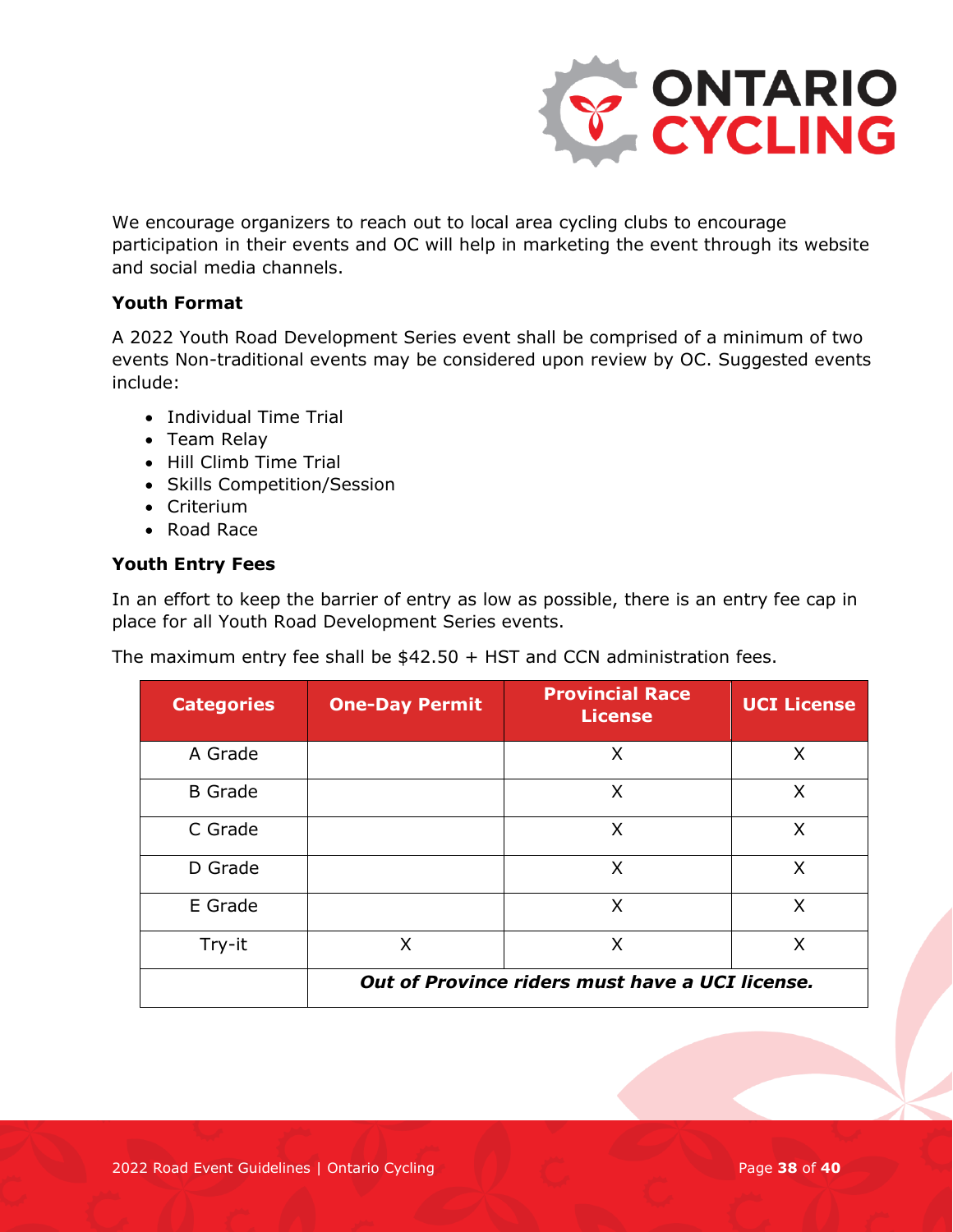

#### **Youth Categories, Rollout and Suggested Distances**

| <b>CATEGORY</b>                                                                                                                   | <b>ROLLOUT</b> | <b>SUGGESTED SEEDING</b>                                   | <b>TIME TRIAL</b><br><b>DISTANCE</b> |  |
|-----------------------------------------------------------------------------------------------------------------------------------|----------------|------------------------------------------------------------|--------------------------------------|--|
| A Grade                                                                                                                           |                | U19 Female - finishing in the Ontario Cup<br><b>Series</b> |                                      |  |
|                                                                                                                                   | 7.12m          | U19 Male - finishing in the Ontario Cup Series             | 10-15 KM                             |  |
|                                                                                                                                   |                | U17 Male - top 5 in the YRDS                               |                                      |  |
|                                                                                                                                   |                | U19 Female - top 5 in the YRDS                             |                                      |  |
|                                                                                                                                   |                | U19 Female - mid pack in the Ontario Cup<br><b>Series</b>  |                                      |  |
| <b>B</b> Grade                                                                                                                    | 7.12m          | U17 Female $-$ top 5 in the YRDS                           | 6-10 KM                              |  |
|                                                                                                                                   |                | U17 Male $-$ finishing in the pack                         |                                      |  |
|                                                                                                                                   |                | U15 Male - top 5 in the YRDS                               |                                      |  |
|                                                                                                                                   |                | <b>New U19 Males</b>                                       |                                      |  |
|                                                                                                                                   | 7.12m          | U17 Female - finishing in the pack                         |                                      |  |
|                                                                                                                                   |                | U15 Female - top 5 in the YRDS                             |                                      |  |
| C Grade                                                                                                                           |                | U15 Male $-$ finishing in the pack                         | 4-6 KM                               |  |
|                                                                                                                                   |                | U13 Male - top 5 in the YRDS                               |                                      |  |
|                                                                                                                                   |                | <b>New U19 Females + New U17 Males</b>                     |                                      |  |
|                                                                                                                                   |                | $U13$ – finishing in the pack                              |                                      |  |
| D Grade                                                                                                                           | 7.12m          | $U11 - top 5$ in the YRDS                                  | 2-4 KM                               |  |
|                                                                                                                                   |                | New U17 and U15 Females + New U15<br><b>Males</b>          |                                      |  |
| E Grade                                                                                                                           | 7.12m          | U11 & U13 athletes who consistently finish in<br>the YRDS  | 1-2 KM                               |  |
|                                                                                                                                   |                | New U13 & U11 Athletes                                     |                                      |  |
| Try-it B                                                                                                                          | None           | New to cycling as a competitive sport                      | 1-2 KM                               |  |
| Distances are suggested and may be adapted to individual courses.                                                                 |                |                                                            |                                      |  |
| Organizers are encouraged to consider offering Para categories at their events.<br>Please contact OC office for more information. |                |                                                            |                                      |  |